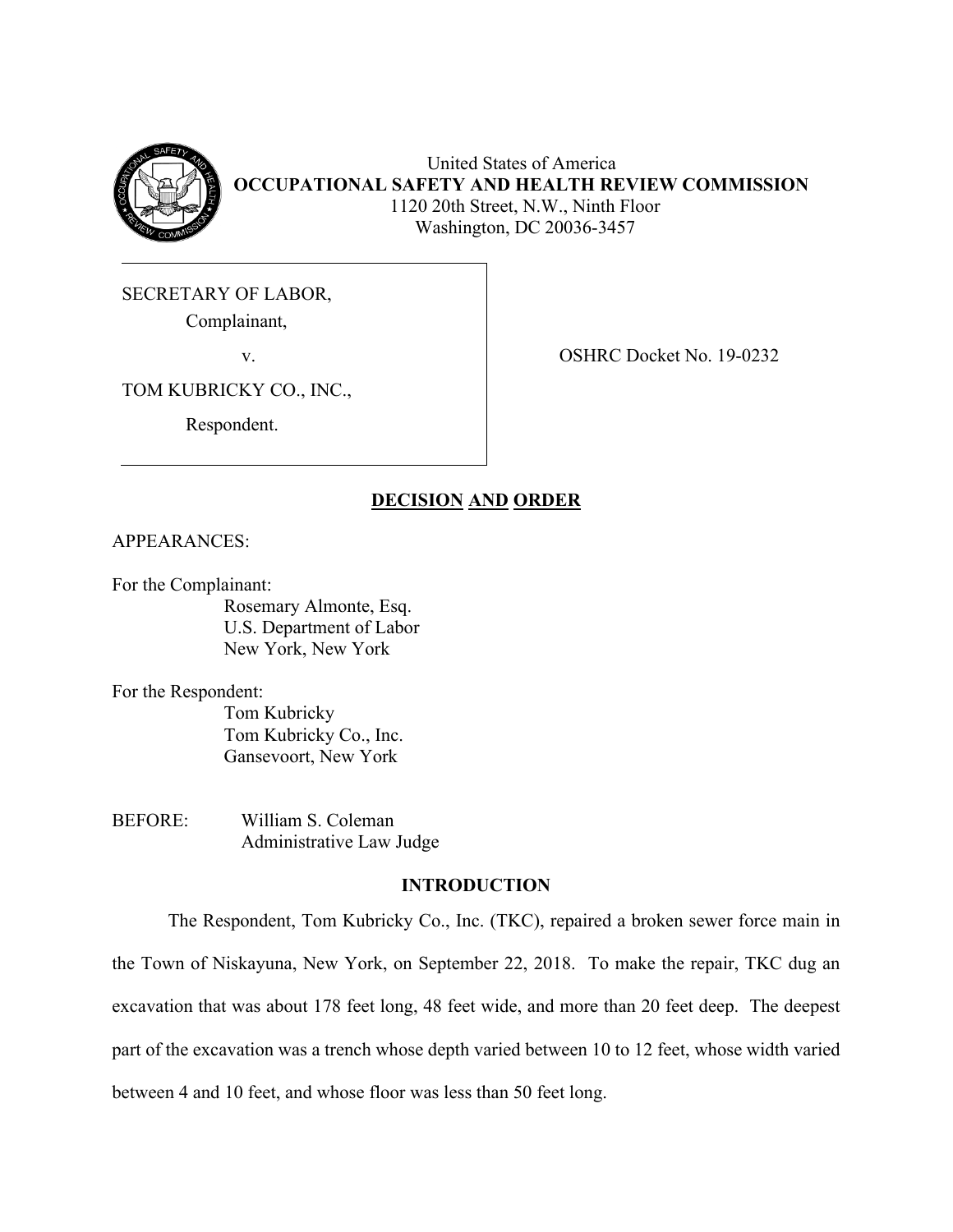On September 25, 2018, the Occupational Safety and Health Administration (OSHA) opened an inspection into the repair work. The inspection resulted in OSHA issuing a serious citation (Citation) to TKC on January 24, 2019 that alleged three violations (designated Items 1, 2 & 3) of OSHA's Excavations standard, 29 C.F.R. §§ 1926.650, *et. seq.*, with a total proposed penalty of \$10,798.

TKC timely contested the Citation and proposed penalty and thereby brought the matter before the independent Occupational Safety and Health Review Commission (Commission) pursuant to section 10(c) of the Occupational Safety and Health Act (Act). 29 U.S.C. § 659(c). The Commission docketed the matter on February 21, 2019.

The Secretary of Labor (Secretary) thereafter filed his formal complaint pursuant to Commission Rule 34(a), 29 C.F.R. § 2200.34(a), in which he re-alleged Item 1, amended Item 2, and withdrew Item 3, resulting in a lower proposed penalty of \$6,820 for the two remaining citation items.

Item 1 alleged a violation of  $\S 1926.651(c)(2)$  for failing to provide a safe means of egress from a trench four feet or greater in depth.

Item 2, as amended by the complaint, alleged a violation of  $\S 1926.652(a)(1)$  for failing to provide an adequate protective system to protect employees working in an excavation from caveins.

The Commission's Chief Judge assigned the matter to the undersigned for hearing and decision. The hearing was conducted in Albany, New York, on December 19-20, 2019. Posthearing briefing was completed on March 19, 2020.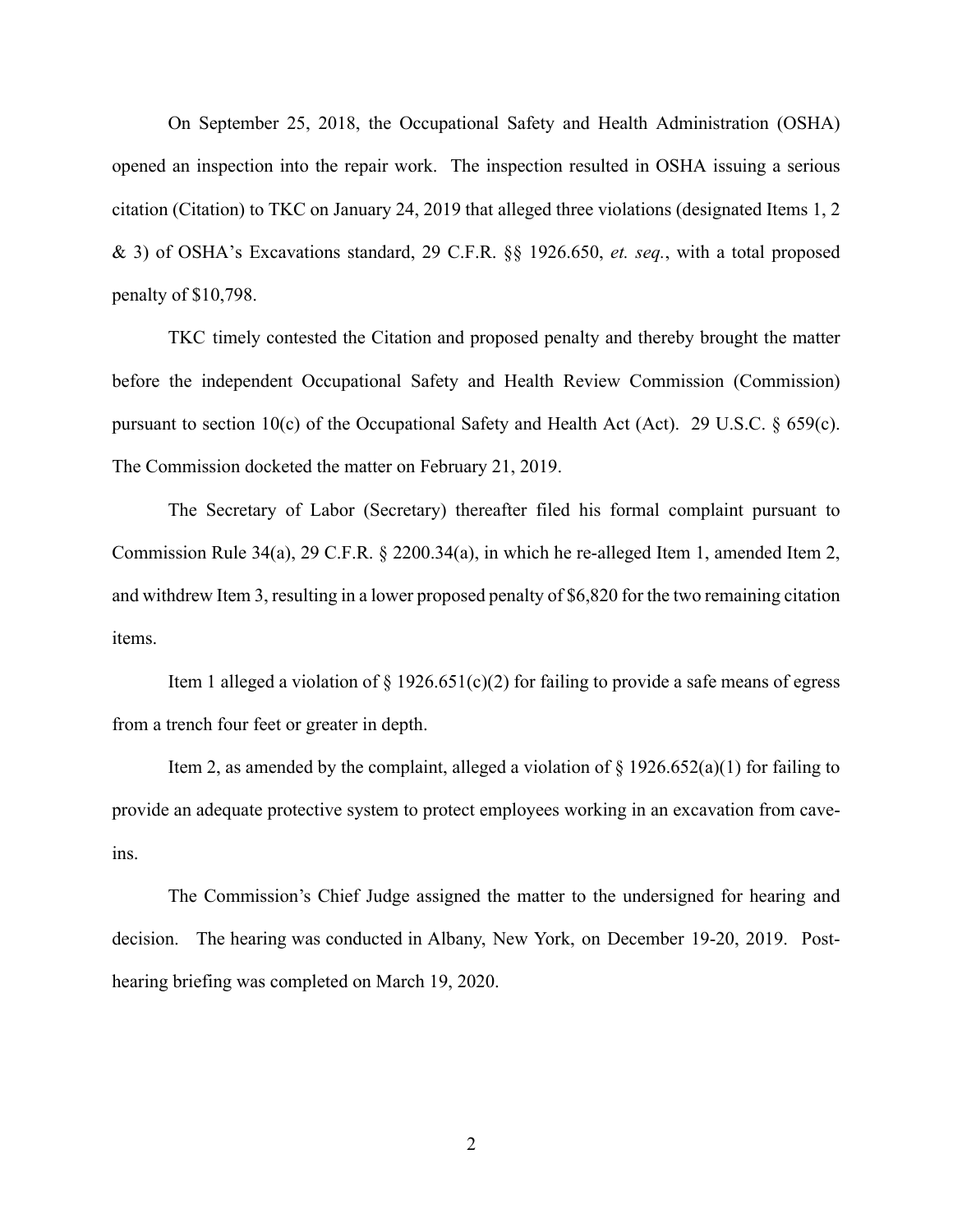The principal issues for decision are:

• Did the Secretary prove by a preponderance of the evidence that the sloped faces at the ends of the trenched lower portion of the excavation did not provide safe means of egress from the trench? (Item 1;  $\S$  1926.651(c)(2)).

Decision: Yes.

• Did the Secretary prove by a preponderance of the evidence that the excavation lacked an adequate protective system to protect employees from cave-ins? (Item 2;  $\frac{6}{5}$  1926.652(a)(1)).

Decision: Yes.

Because the Secretary met his burden of proof on these issues, Items 1 and 2 are affirmed.

Penalties totaling \$6,000 for the two violations are assessed.

# **FINDINGS OF FACT**

The following facts were established by at least a preponderance of the evidence:

1. On January 24, 2019, OSHA's Area Office located in Albany, New York issued a citation and notification of penalty to TKC. The citation was related to an excavation TKC dug to repair a 6-inch underground sewer main beneath a residential street in the Town of Niskayuna (Town). The excavation and repair occurred on Saturday, September 22, 2018, in front of the house at 815 Trottingham Drive in the Town. (T. 66).

2. TKC is a corporation organized under the laws of New York, does business in New York, and is engaged in construction work. (T. 21-24). TKC is in the business of water and sewer line installation and emergency repair work for municipalities. (T. 451). Many of the materials and supplies used by TKC originated or were shipped from outside the State of New York. (T. 21-24).

3. Mr. Tom Kubricky is the president of TKC. (T. 557). He has been engaged in excavation work for 42 years, beginning as a laborer with his father's company. (T. 449-50). He is not a registered professional engineer. (T. 573).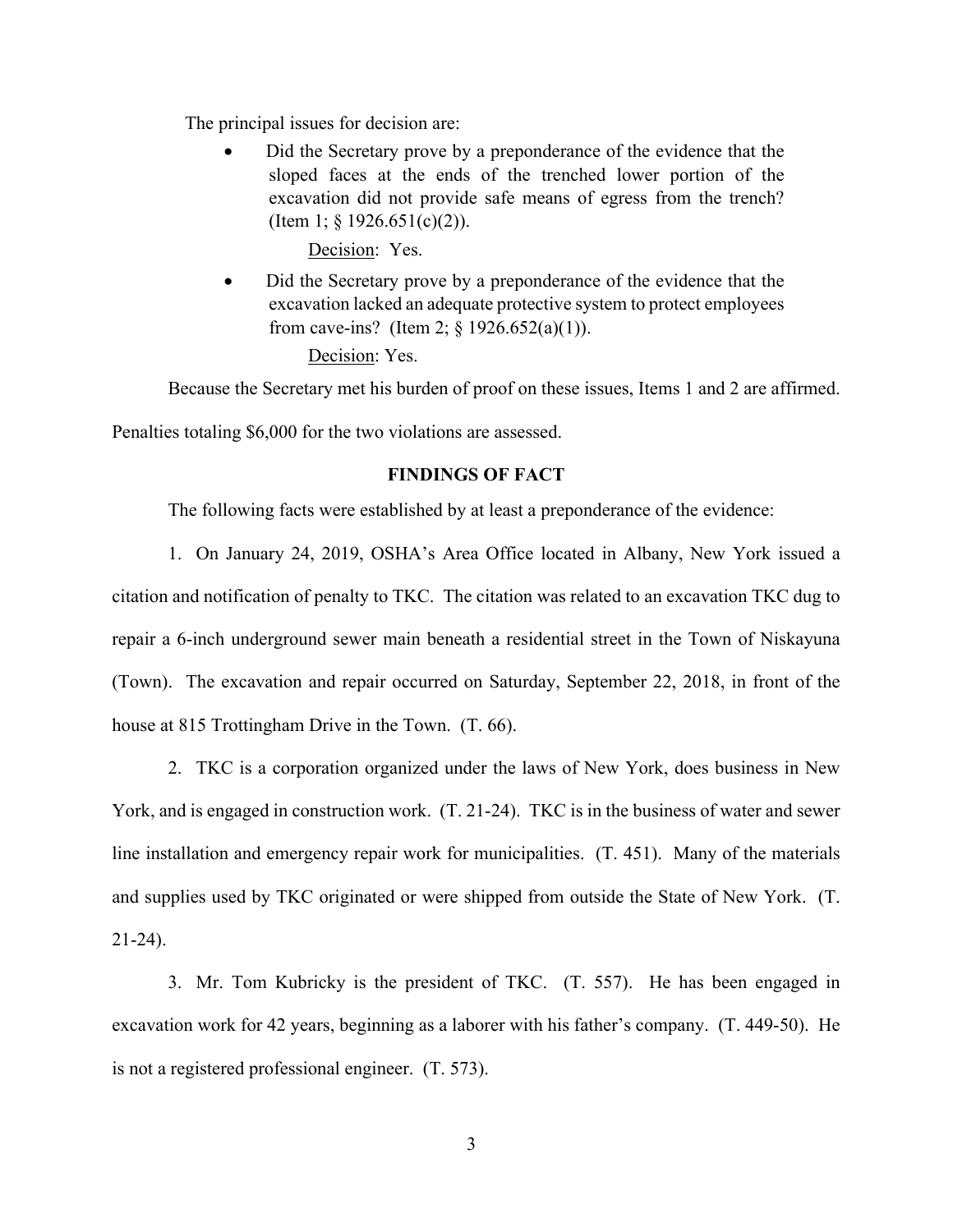## *Prior Excavations in 1978 and 2012*

4. An 8-inch gravity sewer and 6-inch sanitary sewer force main were originally installed in parallel under the roadway of Trottingham Drive in 1978. (T. 105-06, 458-59, 535, 637, 648- 49; Ex. R-8-2). A company owned by Tom Kubricky's father performed the original excavation and installation of the two lines in 1978. (T. 459). Tom Kubricky participated in the 1978 excavation and installation as a laborer for his father's company. (T. 459, 529).

5. When the two sewer lines were installed in 1978, an engineering firm involved in the installation created a record map that was received in evidence as Court Exhibit 1. The record map reflects the "as-built" measurements for the sewer installation, and among other things shows the depths of the lines below the surface, the relative positions of the two sewer lines, the slope of the gravity sewer, the location of each manhole for the gravity sewer and the distances between manholes, and the precise depths of the gravity sewer line at its entry and exit points for each manhole. (T. 659-664). At the location in front of 815 Trottingham Drive, the force main is positioned about 1.2 feet higher than the gravity sewer. (Court Ex. 1). (Testimonial evidence established that the force main is slightly offset so that it is not directly above the gravity sewer  $(T. 470-71)$ .

6. The record map also depicts the two-dimensional profile of a subterranean rock formation. (T. 667-68, 675). The rock formation's depth is irregular, varying from roughly twelve to eighteen feet below the surface. (Court Ex. 1).

7. When the sewer lines were installed in 1978, some of the subterranean rock in front of 815 Trottingham Drive was excavated to create a subterranean trench through which the two sewer lines would pass, at depths between 20 to 27 feet below the sloped surface. (T. 78, 95, 460, 483, 681, 683; Ex. R-8-2; Court Ex. 1). The distance between the two manholes that framed this segment of the sewer lines is 398.7 linear feet. (Court Ex. 1). Of that distance, about 330 linear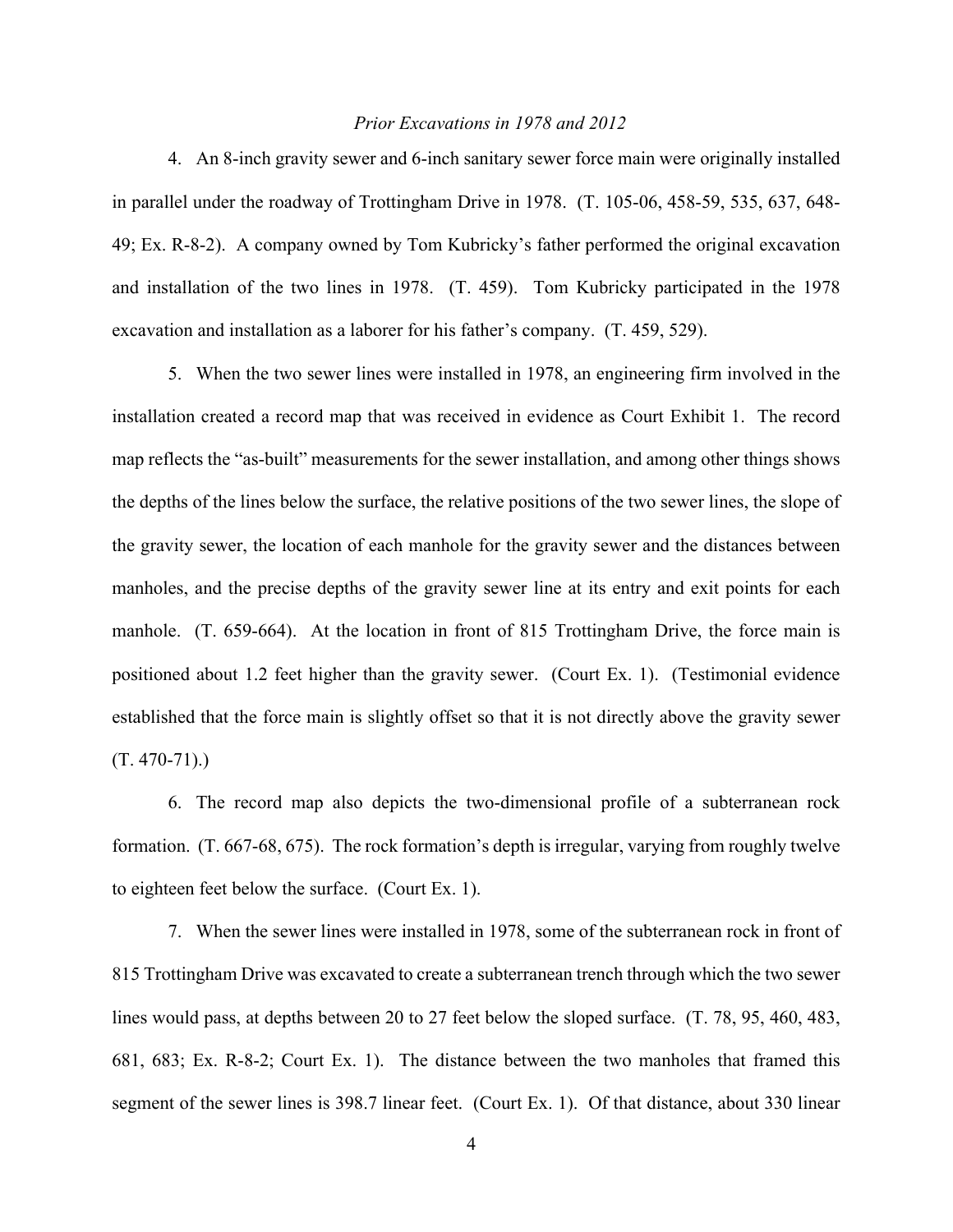feet of the gravity sewer line was installed below the level of the rock formation. (Court Ex. 1). Over that same segment, about 270 linear feet of the force main was installed below the level of the rock formation. (Court Ex. 1). (The difference in these lengths owes to the force main being installed about 1.2 feet above the gravity sewer and to the varying elevation of the rock formation in this segment.)

8. When the sewer lines were installed in 1978, none of the soil and rock that had been excavated was used to close the excavation. (T. 462). Instead, backfill soil consisting of sand and "run of bank" (imported natural, unprocessed soil) was used to fill the excavation up to approximately 16-18 inches below the surface. Above that was 12-15 inches of crushed gravel and other material that formed the road's sub-base, topped by 2-3 inches of asphalt pavement. (T. 461, 491, 497).

9. In 2012, TKC performed an excavation and repair on the same sewer line at a location slightly north of 815 Trottingham Drive. The backfill that was used to close the excavation in 1978 was excavated, stored, and then reused to close the 2012 excavation. (T. 462, 465, 491-92).

#### *2018 Excavation*

10. On September 21, 2018, the Town hired TKC to repair a break in the sewer force main located in front of 815 Trottingham Drive (Worksite). (T. 65-66, 143-44, 455). There was no written agreement for the repair between TKC and the Town. (T. 452-56, 600). Tom Kubricky met with the Superintendent of Water and Sewer for the Town, Mr. Matthew Yetto, at the Worksite on Friday, September 21, 2018. (T. 66-67, 535). The Town did not provide an excavation plan to TKC. (T. 97, 456). TKC started mobilizing equipment at the Worksite that afternoon.

11. The next day, Saturday, September 22, TKC opened the excavation and completed the repair around midnight. The Town closed the excavation sometime after midnight (i.e., in the early hours of Sunday morning, September 23). (T. 67-68, 137-38, 143-44, 476, 601-02).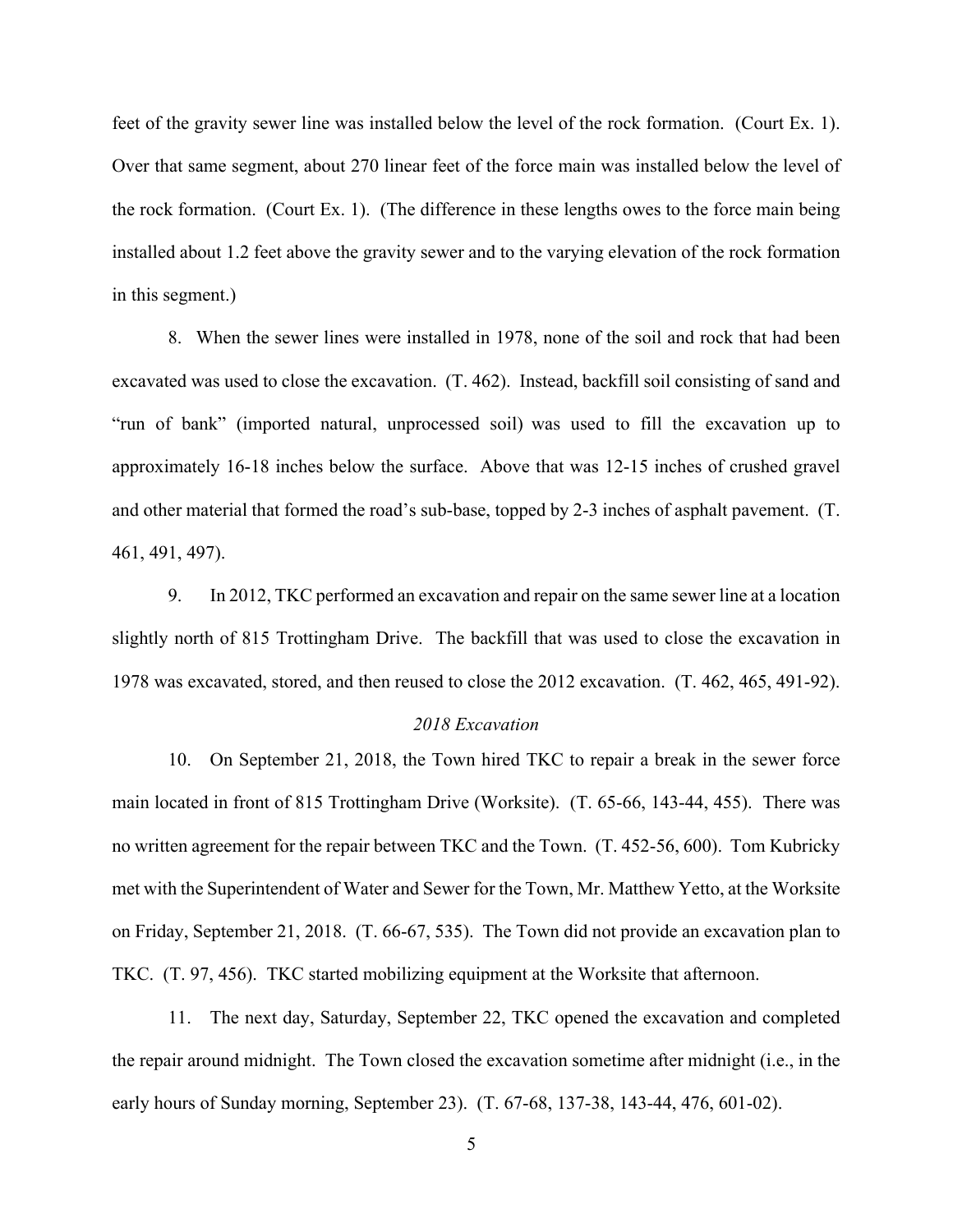12. TKC used its heavy equipment, known as an "excavator," to dig the excavation. (T. 355, 519, 639). The Town provided and operated the dump trucks that removed the excavated material from the Worksite. (T. 457, 601). The Town also provided two vacuum extraction trucks and a 35-foot vacuum extraction tube that were used to suction out soil and effluent from the excavation. (T. 68, 457).

13. Mr. Yetto was at the Worksite on September 21 and 22, 2018. (T. 66-68, 456). The Town had about thirteen employees at the Worksite involved in operating the dump trucks, the vacuum trucks, and the extraction tube. (T. 518, 712-13).

14. Four TKC employees worked at the Worksite. (T. 517-18). Tom Kubricky supervised the other three TKC employees. Scott Kubricky operated the excavator. (T. 68, 517). Bob Zabielski and Forrest Kubricky worked at the bottom of the excavation, using hand tools to expose the broken pipe, and then repairing it. (T. 66-68, 275-76, 488-89, 502, 517-18, 560; Exs.  $C-20 & C-23$ ).

15. TKC did not take precise measurements of the footprint of the excavation, but Tom Kubricky paced off the surface area and he estimated the footprint to be approximately 178 feet long and 48 feet wide.<sup>[1](#page-5-0)</sup> (T. 467, 533-35, 538-39). The north end of the 2018 excavation overlapped about 20 feet of the area excavated in 2012, and so the remaining approximate 158 foot length of the excavation to the south (where Trottingham Drive ends in a T-intersection with Whitney Drive) had not been excavated since the sewer installation in 1978. (T. 78, 503-05; Court Ex. 1). No stable rock was excavated as part of the excavations done in 2012 or 2018. (T. 469, 483).

<span id="page-5-0"></span><sup>&</sup>lt;sup>1</sup> The transcript incorrectly reflects the words "pasted off." Mr. Kubricky actually said "paced it off" at page 535, line 8, when describing how he estimated the excavation's length and width. (*See* Resp't Rebuttal Br. 3).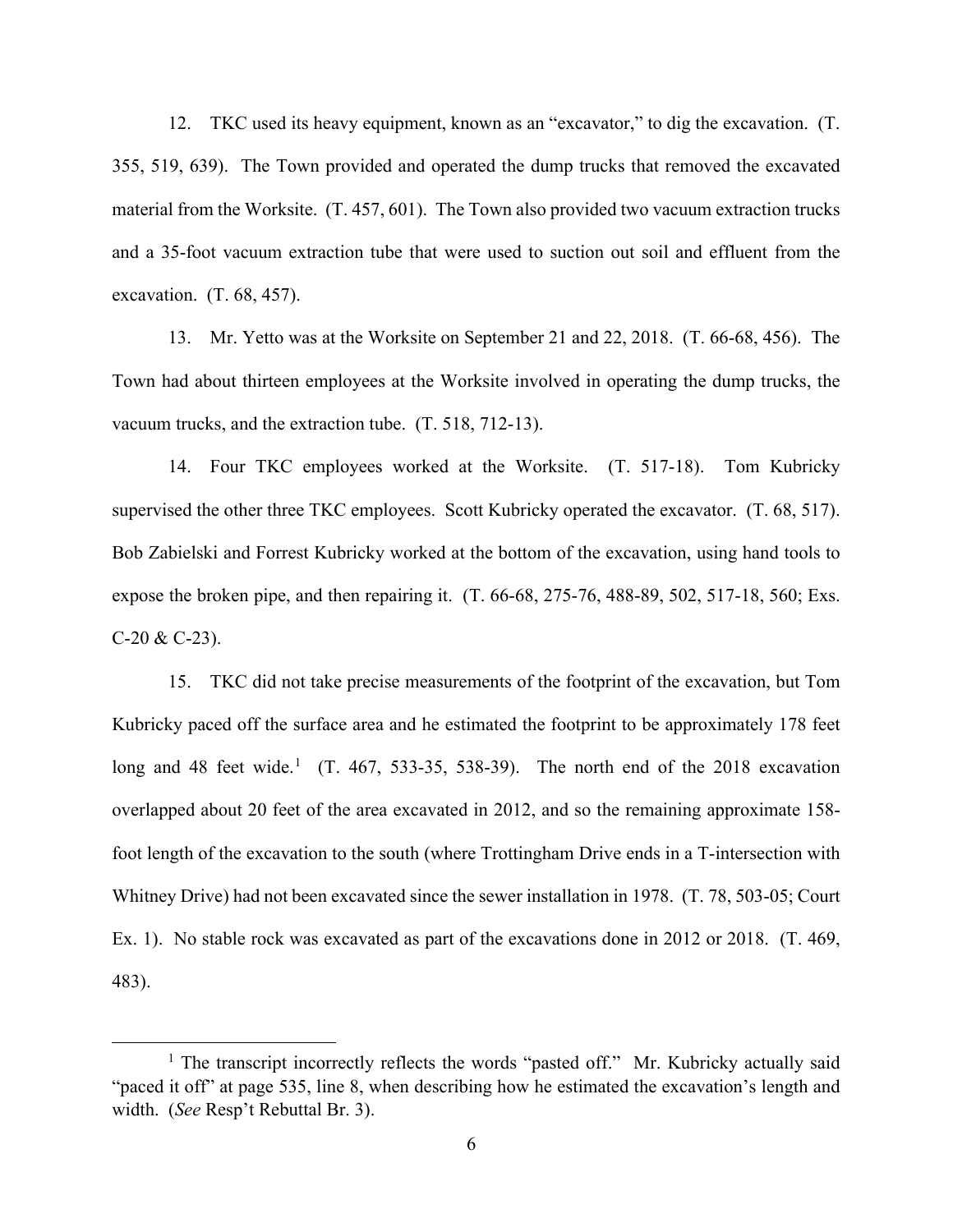16. The ground at the Worksite had a downslope from south to north, and so the depth of the force main relative to the excavation's edge was about 27 feet at the deeper south end, gradually decreasing to about 20 feet at the shallower north end. (Court Ex. 1).

17. From the side of the excavation, the excavator's reach was not long enough to get to the depth of the broken pipe, so TKC dug the excavation in two stages. (T. 520). TKC first excavated the approximate 178x48 feet upper portion, the deepest part of which was about fifteen feet at the south end near Whitney Drive. (T. 233, 278, 467, 482, 642). TKC then moved the excavator to the floor of the upper portion, from where it removed the backfill from a segment of the subterranean trench to get to the location of the break in the force main. (T. 67, 503-04). The excavator removed the backfill to expose the vertical sides of the subterranean trench, which were constituted of stable rock.

18. The composition of the material excavated in 2018 was a combination of sand and "run of bank" backfill from the original excavation in 1978, brown clay and blue clay excavated from the long sides of the upper portion of the excavation, and crushed stone that had formed the roadbed. (T. 74-75, 78-79, 467).

19. The excavation's wide and long upper portion had a mostly flat floor. (T. 475, 520, 648). The slope of the upper portion's faces varied between "three-quarter horizontal to one vertical" (53 degrees) and "one horizontal to one vertical" (45 degrees), except for the deeper south end of the excavation (nearest Whitney Drive) where the slope was nearly vertical. (T. 86-87, 468-69, 481, 685; Ex. C-16, C-17, C-24).

20. The segment of the subterranean trench that was excavated had a variable depth between ten and twelve feet below the floor of the excavation's upper portion. (T. 489, 648). The width at the bottom of the trench varied from about four feet at its narrowest to about ten feet at

7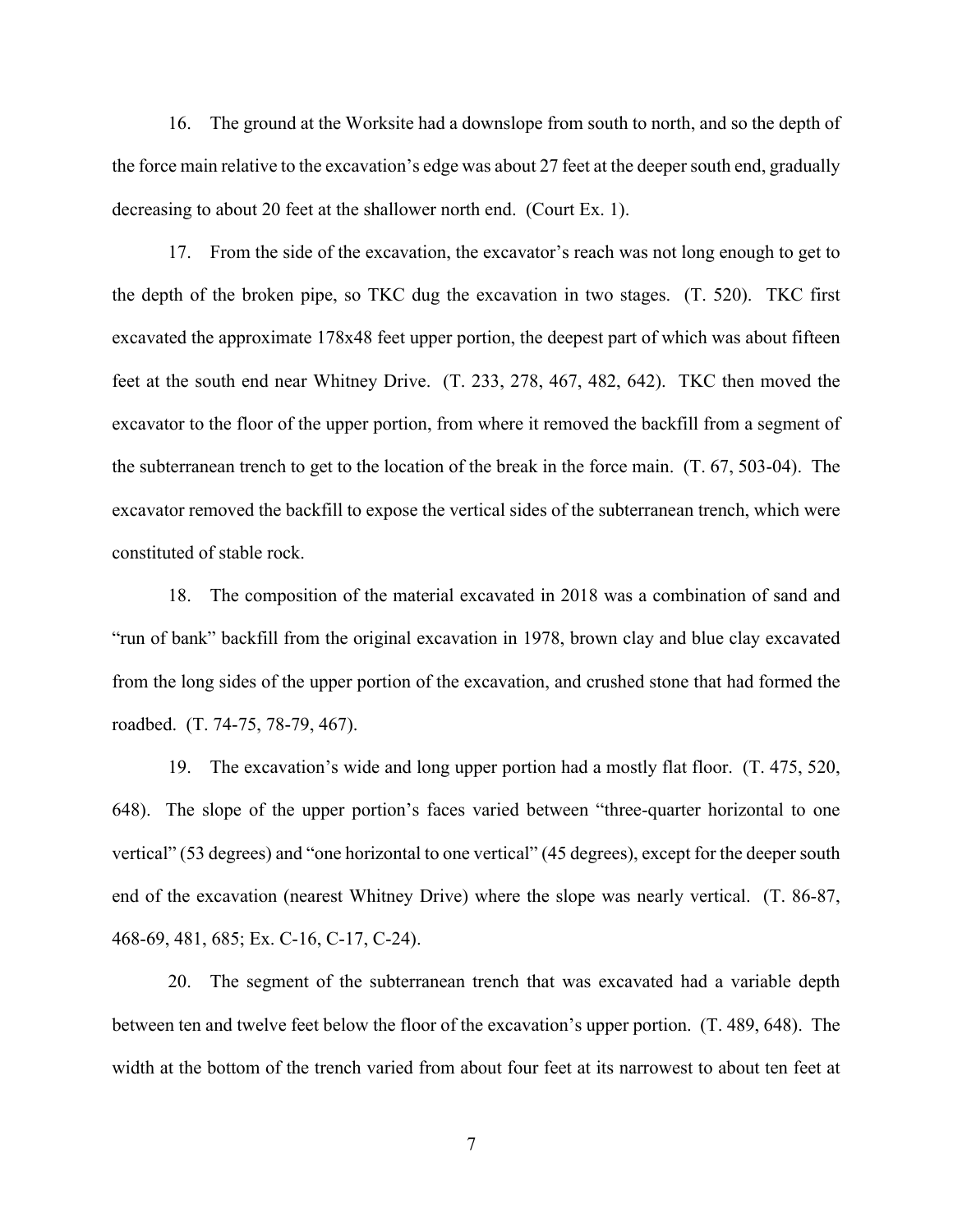its widest. (T. 700, 724-25; Ex. R-3-b). The sidewalls were vertical or near vertical. (T. 469, 483, 648-49; Exs. C-20 & C-23). The trench bottom appears to have been less than fifty feet long. (Ex.  $C-20$ ).

21. The narrow ends of the trenched lower portion (to the north and south) were about four to six feet wide. (Ex. C-23). The ends were sloped and consisted of the backfill soil that had originally been deposited there to backfill the trench in 1978. The backfill at the ends of the trench constituted previously disturbed soil. TKC intended the sloped ends of the trench to function as earthen ramps for employee ingress and egress. (T. 551-52). The north end did not have a consistent slope angle, and photographs establish that at least part of that slope was steeper than 45 degrees. (T. 489, 553-54; Exs. C-20, C-23). The slope angle of the south end appears from photographs to have been at least 45 degrees, possibly steeper. (Exs. C-20 & C-23; T. 489).

22. After the trench was excavated and TKC employees began working at the bottom of it, the excavator was backed up against the nearly vertical south face of the upper portion of the excavation so that the trench was directly in front of the excavator. (T. 519, 644-45; Exs. C-16, C-17, C-18, C-19, C-20, C-22, C-24, R-3, R-6; Resp't Br. 5). The excavator's operator then lowered a trench box that was suspended by a chain attached to the excavator's bucket into the trench. (Ex. C-20). TKC's purpose in doing so was to shield the employees working in the trench from effluent coming out of the broken pipe. (T. 142, 317; Ex. C-20). TKC was not using the trench box for cave-in protection. (T. 317, 353). The trench box was the property of the Town. (T. 69).

23. The Town used its 35-foot vacuum extraction tube to suction out effluent and soil from the trench and into a vacuum truck. (T. 68, 457, 509-10, 712 Exs. C-18, C-20, C-23, C-24). The two TKC employees working in the trench used hand tools to fully expose the broken pipe,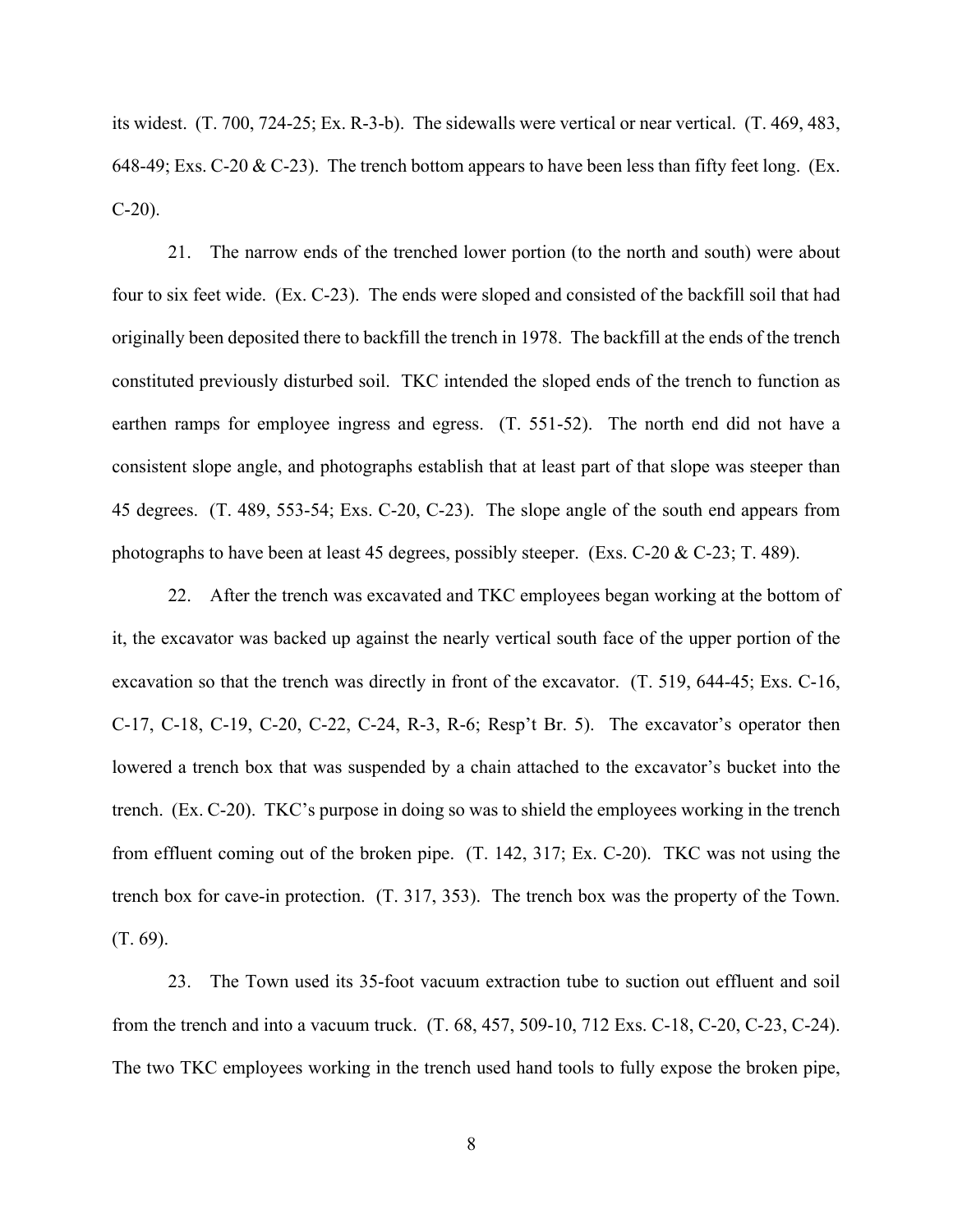shoveling the material toward the vacuum tube for suctioning out of the trench. (T. 91; Ex. C-20). When a vacuum truck became filled, the vacuum tube would be disconnected from the truck and then attached to the other vacuum truck. (T. 713). When the vacuum was turned off to make this switch, the backfill that remained in the vacuum tube would spill back into the trench. (T. 713- 15).

24. An extension ladder was used in various locations in the excavation. (T. 87-88, 490; Exs. C-17, C-18). Town employees used the ladder when connecting the vacuum tube to a vacuum extraction truck. (T. 490). The ladder was not present in the trenched lower portion of the excavation when the TKC employees were working in it. (T. 87, 93, 282, 286, 490; Ex. C-20, C-23).

25. While the TKC employees were working in the trench, some of the backfill from the face of the trench's sloped north end collapsed into the trench. (T. 97, 132, 139-40). One of the employees egressed the trench by climbing up the chain from which the trench box was suspended. The backfill submerged the other employee's feet and initially immobilized him, but he freed himself and egressed the trench by traversing the sloped face of the trench's north end (the end opposite the excavator). (T. 97, 132, 139). Some of the backfill that collapsed into the trench was removed before the TKC employees reentered the trench to complete the repair. (T. 140).

26. The photograph at Exhibit C-20 shows the two TKC employees working in the trench prior to the collapse. (T. 91-92, 275-76). The photograph at Exhibit C-23 shows the employees working in the trench after the collapse. The photographs reflect the collapse having altered the slope angle and the consistency of the surface of the trench's north end. (T. 94, 96, 668-69).

27. TKC employees were able to enter and exit the trenched lower portion under nonemergency conditions by traversing either of the sloped ends. (T. 489-90).

9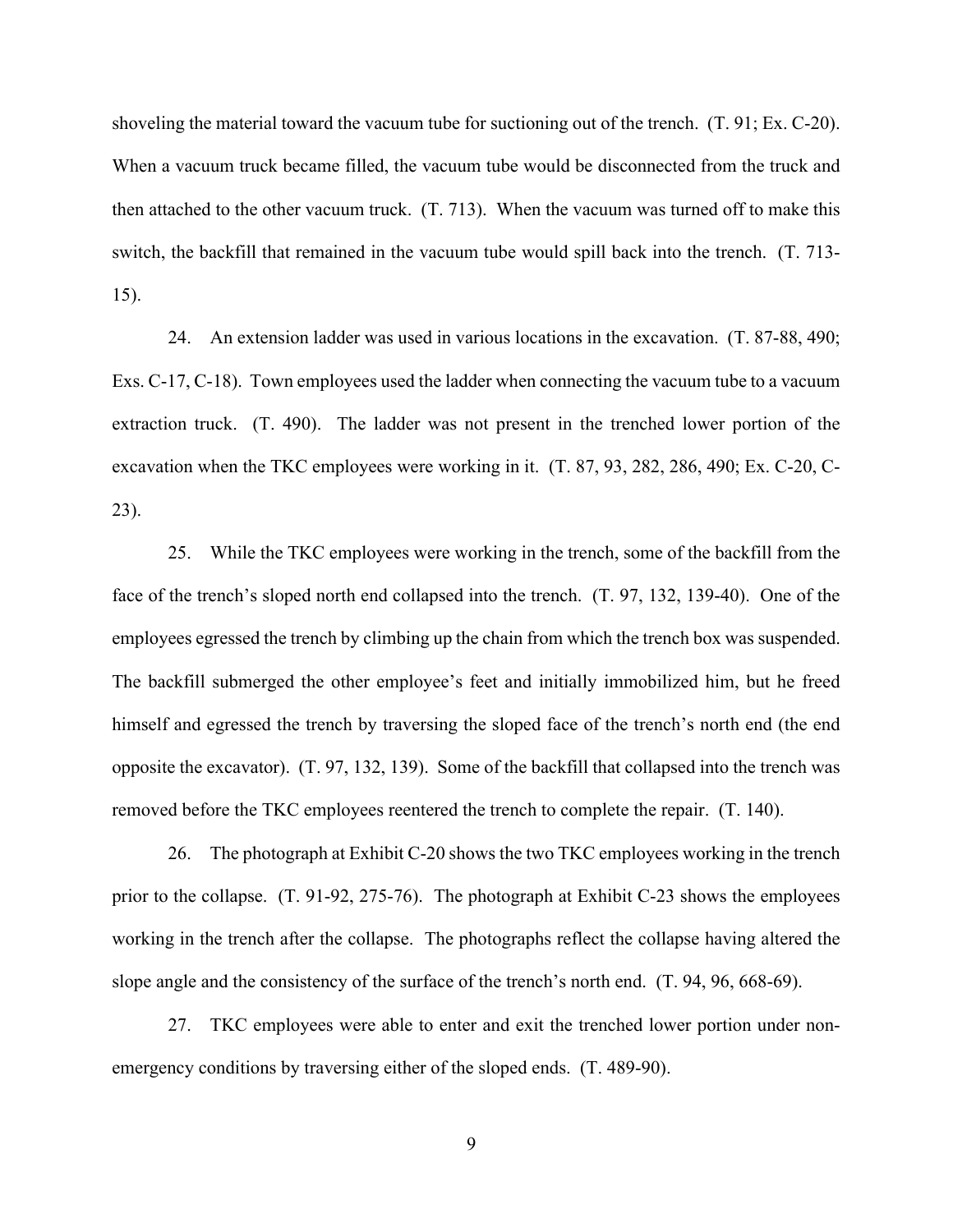28. The sandy backfill of the ends of the trench gave way and slid down the face of the slope when employees traversed it while entering and exiting. (T. 489, 552-53). Soil that spilled from the vacuum tube added more loose granular material to the north end, as did the collapse of backfill from that end. (T. 96, 489, 698-99; Ex. C-20, C-23).

29. After the repair was complete, TKC backfilled the trench with the previously excavated material. (T. 137-38). The Town then backfilled the remainder of the excavation, finishing after midnight (in the early morning hours of Sunday, September 23, 2018). (T. 137-38; Exs. C-14 & C-15).

#### *The OSHA Inspection*

30. On Sunday, September 23, 2018, OSHA Compliance Officer (CO) Andy Reed viewed a photograph of TKC's sewer repair on a social media news feed. (T. 167). He suspected the photograph depicted workers in an excavation without adequate cave-in protection, so he forwarded the photograph to his area office's acting area director (AD Amy Phillips). (T. 167, 181).

31. Within an hour of receiving the photograph, AD Phillips traveled to the Worksite to find the excavation closed and no workers present. (T. 182-83; Ex. C-14). AD Phillips spoke with the owner of the residence at 815 Trottingham Drive, who later provided her with photographs the owner had taken when the excavation was open. (T. 150-53, 157-58, 187-88, 184-87, 227-28; Ex. C-14, C-15, Ex. C-16, C-17, C-18, C-19). AD Phillips instructed CO Brian Engelmann to conduct an inspection and investigation, and he formally opened an inspection at TKC's office on September 25, 2018. (T. 191, 272, 405).

#### **DISCUSSION**

The Commission has jurisdiction under section 10(c) of the Act. 29 U.S.C.  $\S 659(c)$ . TKC has employees and is engaged in a business affecting commerce. TKC is thus an "employer" as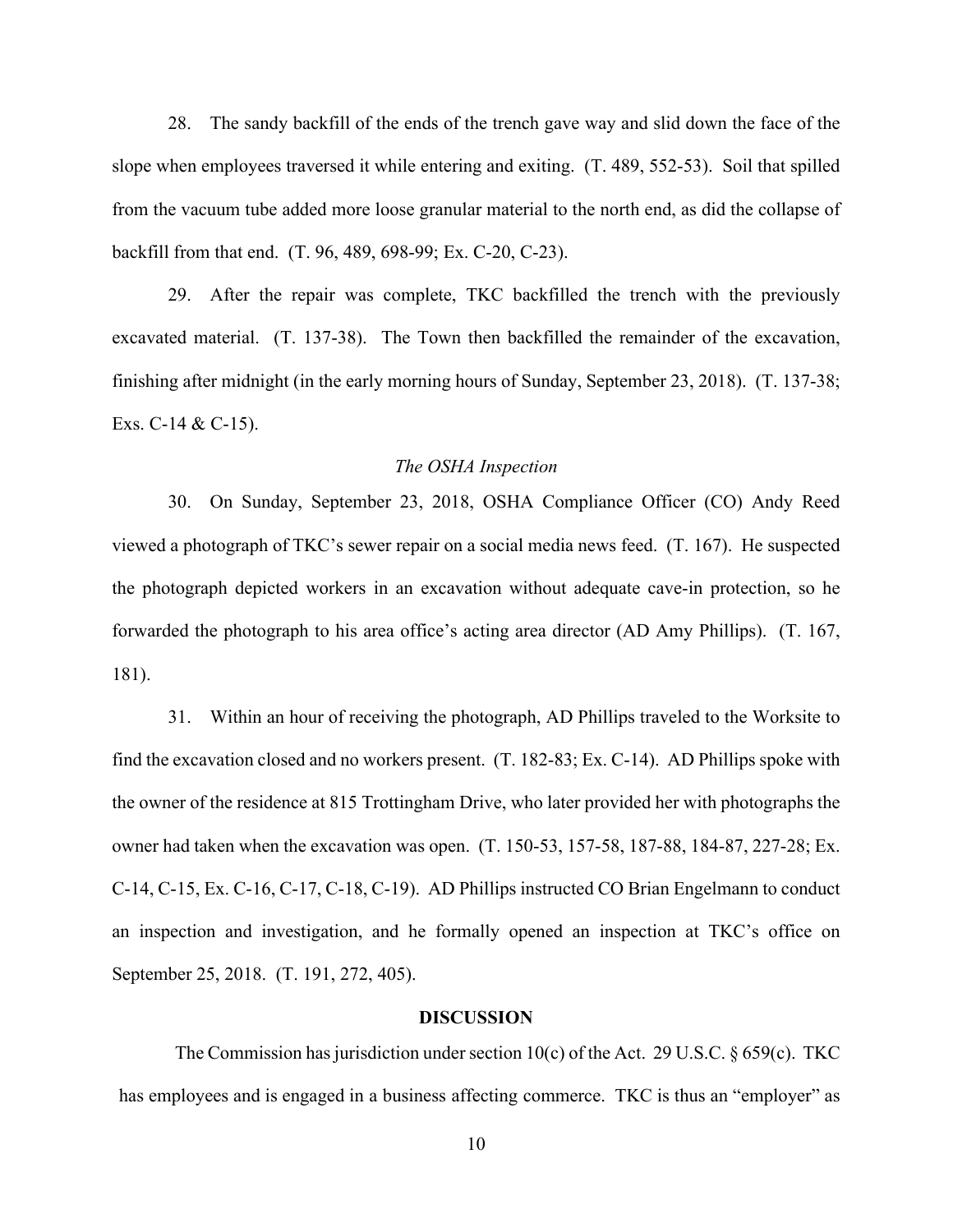defined by section 3(5) of the Act. An employer, as defined by the Act, must comply with applicable occupational safety and health standards promulgated under the Act. 29 U.S.C. §§ 652(5) & 654(a)(2).

The two citation items allege violations of safety standards promulgated pursuant to section 6(b) of the Act. 29 U.S.C. § 655(b). To establish a violation of such a standard, the Secretary must show by a preponderance of the evidence that: (1) the cited standard applies; (2) there was noncompliance with its terms; (3) employees were exposed to or had access to the violative conditions; and (4) the employer had actual or constructive knowledge of those conditions. *Donahue Indus. Inc.,* 20 BNA OSHC 1346, 1348 (No. 99-0191, 2003); *Atl. Battery Co.*, 16 BNA OSHC 2131, 2138 (No. 90- 1747, 1994).

#### **Citation Item 1 – Section 1926.651(c)(2) – Safe egress**

Item 1 alleges a violation of  $\S 1926.651(c)(2)$ , which provides:

(c)  $\text{Access}$  and egress—(1) . . ..

(2) *Means of egress from trench excavations.* A stairway, ladder, ramp or other safe means of egress shall be located in trench excavations that are 4 feet (1.22 m) or more in depth so as to require no more than 25 feet (7.62 m) of lateral travel for employees.

TKC argues that the earthen sloped faces of the two ends of the trench constituted ramps that met the requirements of the standard. This argument is rejected. The Secretary proved by a preponderance of the evidence that the earthen sloped ends of the trench were inadequate to provide reliably safe means of egress in emergency conditions.

Defined terms relevant to the analysis are set forth in § 1926.650(b) of the Excavations standard and are as follows:

> *Excavation* means any man-made cut, cavity, trench, or depression in an earth surface, formed by earth removal.

> *Trench* (Trench excavation) means a narrow excavation (in relation to its length) made below the surface of the ground. In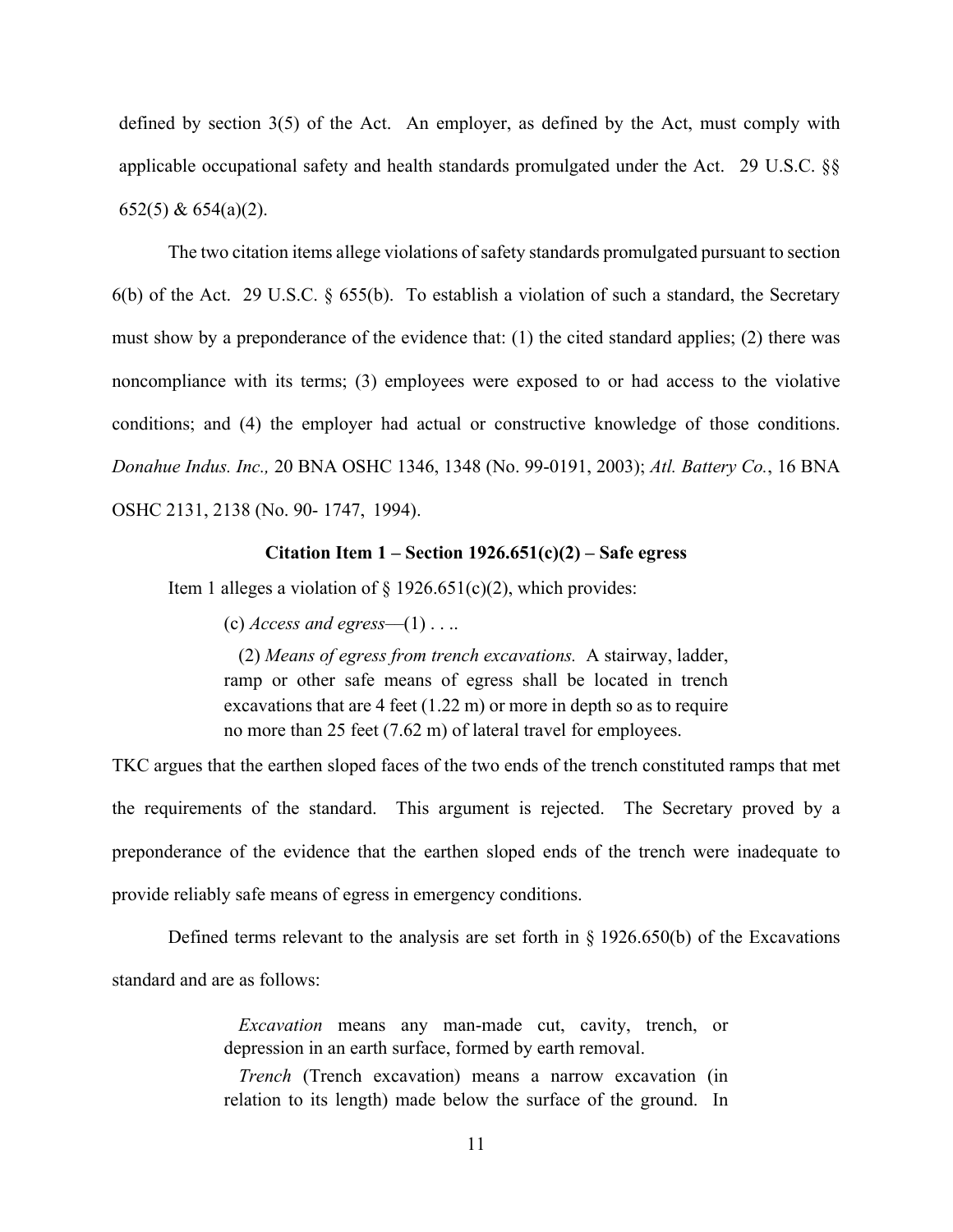general, the depth is greater than the width, but the width of a trench (measured at the bottom) is not greater than 15 feet… .

*Ramp* means an inclined walking or working surface that is used to gain access to one point from another, and is constructed from earth or from structural materials such as steel or wood.

*Faces* or *sides* means the vertical or inclined earth surfaces formed as a result of excavation work.

## *Applicability of the Standard*

Section  $1926.652(c)(2)$  requires an employer to provide a safe means of egress for employees working in trench excavations four feet or more in depth. The standard applies regardless whether the top of trench is at the earth's surface or below the earth's surface within a larger excavation. The trench here, dug on the floor of the upper excavation, falls within the Excavation standard's definition of "trench." This is consistent with examples set forth in Appendix B, Figure B-1, of the Excavations standard, which reflect sloping systems for excavations whose faces have multiple slope angles, including excavations with "vertically sided lower portions" like the trenched lower portion of the excavation here. The cited standard applies to the trench that THC dug within the excavation (i.e., below the earth's surface). TKC does not contend otherwise.

#### *Non-compliance with the Standard*

The purpose of  $\S 1926.651(c)(2)$  is to "provide employees working down in a trench with a safe means of escape from the trench in case of an emergency." *E.R. Zeiler Excavating, Inc.*, 24 BNA OSHC 2050, 2057 (No. 10-0610, 2014) citing Occupational Safety and Health Standards— Excavations, 54 Fed. Reg. 45894, 45918 (Oct. 31, 1989) (to be codified at 29 C.F.R. pt. 1926). Such emergencies "are not limited to cave-ins, but can include fires, medical emergencies, and flooding." *Id.*, citing Occupational Safety and Health Standards; Excavations, 52 Fed. Reg. 12288, 12293 (proposed April 15, 1987) (to be codified at 29 C.F.R. pt. 1926).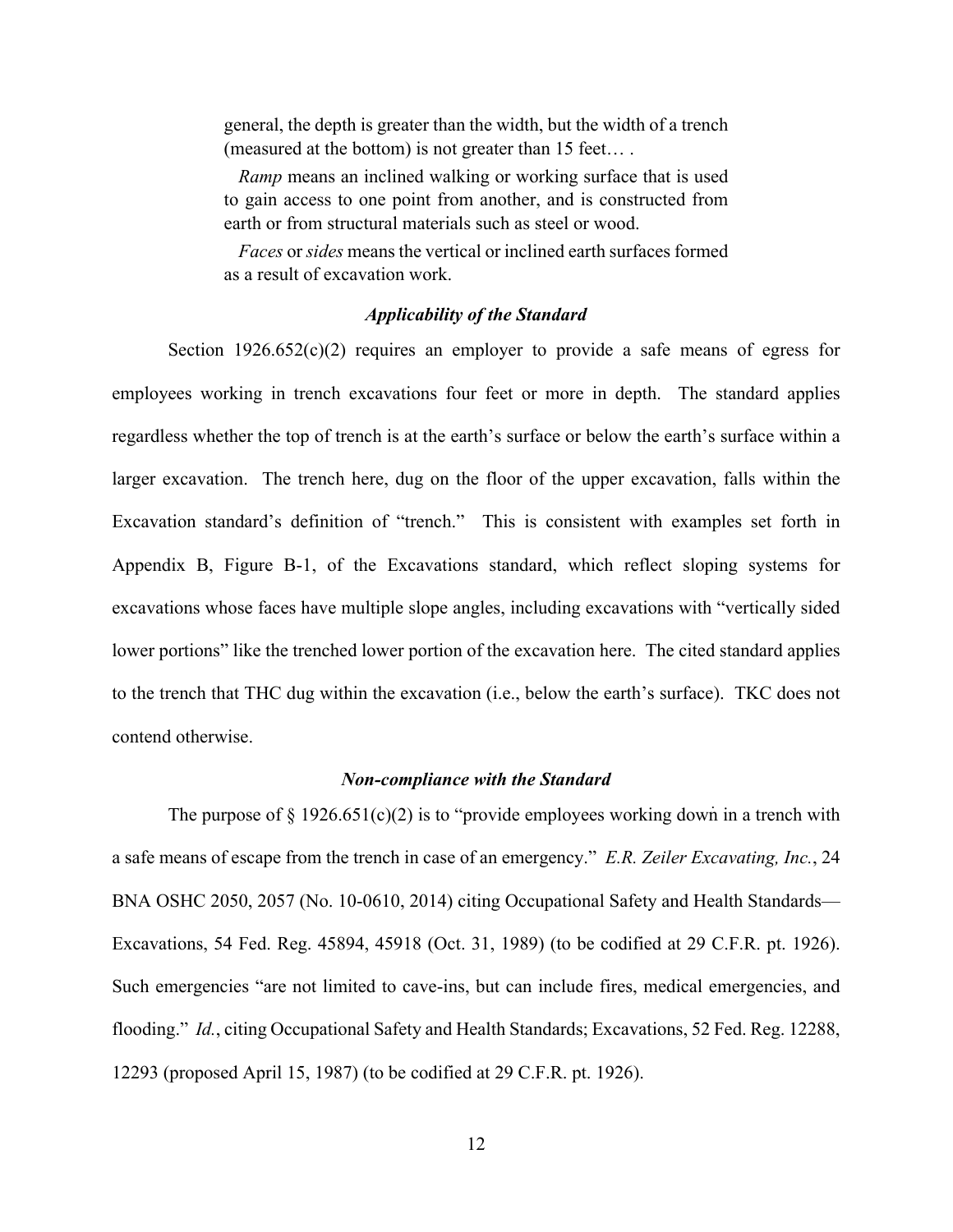As noted above, TKC contends that the sloped ends of the trench were ramps that provided safe means of egress. An earthen ramp's condition is relevant to determining its adequacy as a safe means of egress in an emergency. *Joe Richter, Contractor, Inc.*, 5 BNA OSHC 2072, 2078 (applying former standard 29 C.F.R. § 1926.652(h) (1975), which required employers to provide "an adequate means of exit" for employees working in a trench four feet or more in depth, and stating that the egress "must be adequate for emergency escape as well as routine egress from the trench" and that "when determining the adequacy of an earth ramp as a means of egress the condition of the ramp and its accessibility, as well as its slope, must be considered").

The soil at both ends of the trench was previously disturbed soil and thus was either Type B or Type C soil.<sup>[2](#page-12-0)</sup> The surface of the trench's sloped ends was granular and soft—not conducive to reliably providing solid footing in an emergency. Tom Kubricky described the soil as sliding down the slope when a worker traversed it for routine ingress and egress. (T. 489-90). The surface of the north end became even more unstable (a) from backfill that spilled out of the vacuum tube into the egress area, and (b) from backfill that had collapsed into the trench on that end. (Findings of Fact ¶¶ 23, 25, 28).

Egress via the sloped south face of the trench was partially obstructed by the excavator being positioned at the top of the trench's south end. (Findings of Fact, ¶ 22; Ex. C-20).

Neither end of the trench had a consistent slope angle. (Findings of Fact, ¶ 21). (Ex. C-20). The lower part of the north end's face before the backfill collapsed appears to be steeper than the upper part and most likely steeper than 45 degrees. (*Compare* Ex. C-20 with Ex. C-23). When

<span id="page-12-0"></span> $2$  Appendix A of the Excavations standard establishes a soil classification system for use in determining the adequacy of sloping or benching systems for protecting employees from caveins. Type B soil is defined to include "[p]reviously disturbed soils except those which would otherwise be classified as Type C soil." 29 C.F.R. pt. 1926, subpt. P, App. A., para. (b).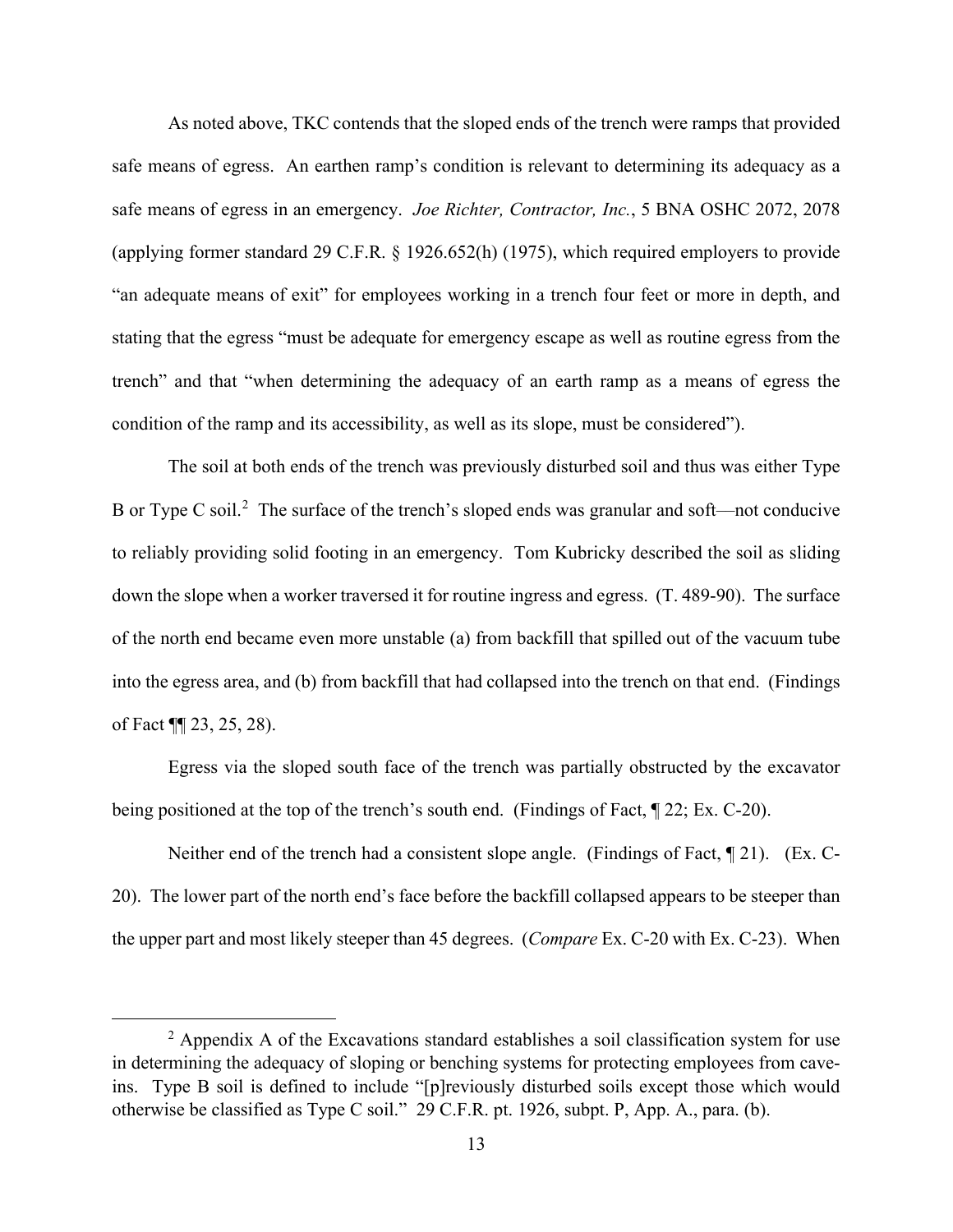backfill collapsed into the trench and the employees needed to egress quickly (since they could not know whether there would be more backfill collapsing into the trench) one employee became temporarily immobilized in the material.<sup>[3](#page-13-0)</sup> After freeing himself, he egressed by traversing some of the material that had collapsed into the trench's north end. The other employee egressed by climbing up the chain from which the trench box was suspended inside the trench. (Findings of Fact  $\parallel$  25). The way the two employees egressed after the collapse demonstrates the deficiency of the trench's earthen north and south faces in providing a reliably safe means of egress in an emergency situation.

The sloped earthen ends of the trench were inadequate to provide safe egress in an emergency situation due to their uneven, soft, and granular surface, irregular slope angles, and the obstruction created by the position of the excavator at the south end. The Secretary established that TKC did not comply with the safe egress requirement of  $\S 1926.651(c)(2)$ .

#### *Employee Exposure*

Two TKC employees, Forrest Kubricky and Bob Zabielski, worked for more than two hours in the trench without safe means of emergency egress. (T. 488-89). TKC's president, Tom Kubricky, was also exposed to this hazardous condition when he trekked to the bottom of the trench. The TKC employees were exposed to the violative condition.

#### *Employer Knowledge*

The Secretary must prove the employer either knew, or with the exercise of reasonable diligence could have known, of the violative condition. *Revoli Constr. Co*., 19 BNA OSHC 1682,

<span id="page-13-0"></span><sup>&</sup>lt;sup>3</sup> Whether the collapse of backfill into the trench constituted a "cave-in" as that term is defined in the OSHA's Excavations standard was not litigated by the parties and is not adjudicated in this Decision. The term "cave-in" is defined in pertinent part to mean "the separation of a mass of soil or rock material from the side of an excavation … and its sudden movement into the excavation, either by falling or sliding, in sufficient quantity so that it could entrap, bury, or otherwise injure and immobilize a person." § 1926.650(b).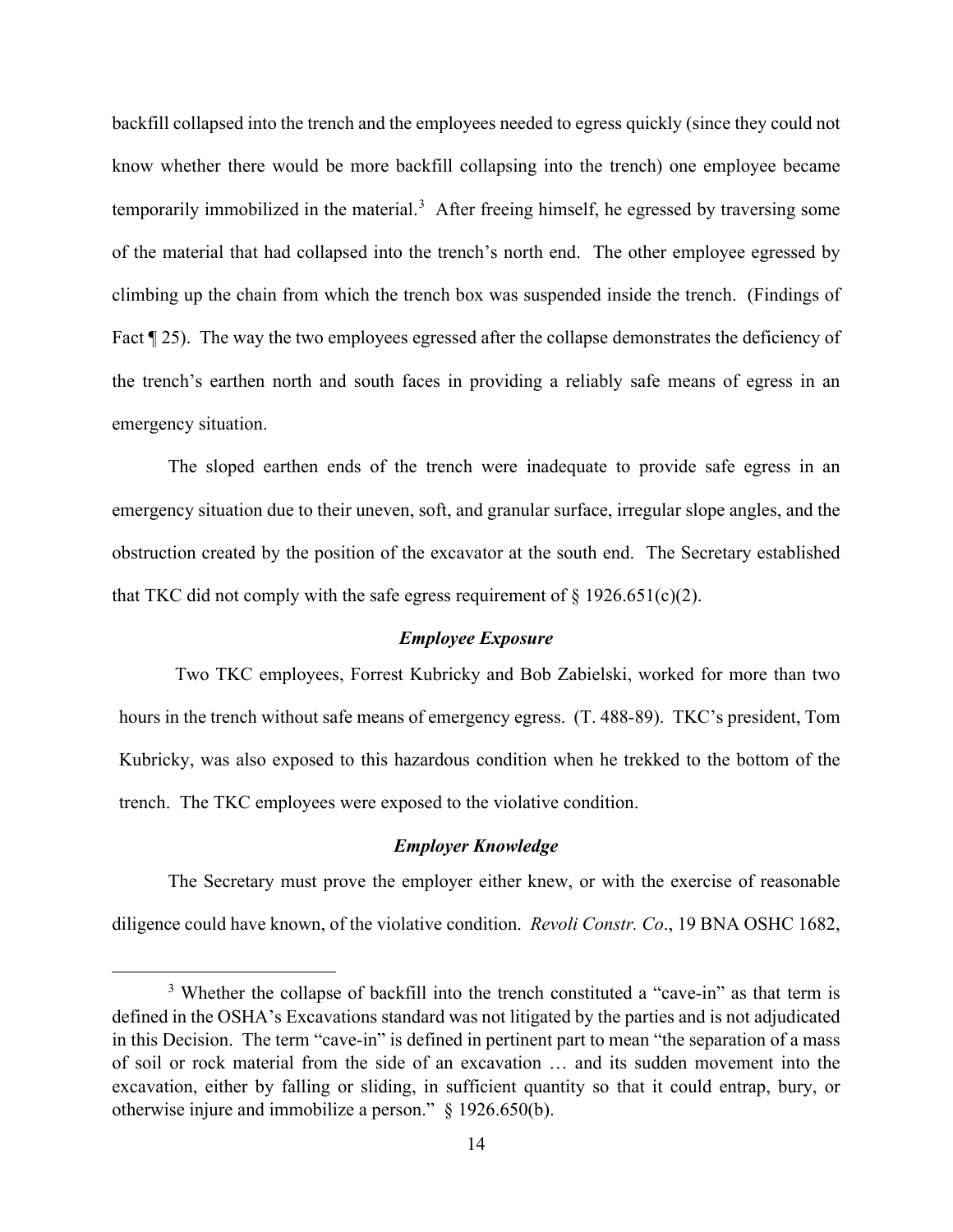1684 (No. 00-0315, 2001). The employer's knowledge is directed to the physical condition that constitutes a violation. *Phoenix Roofing, Inc*., 17 BNA OSHC 1076, 1079-1080 (No. 90-2148, 1995) (citations omitted) *aff'd,* 79 F.3d 1146 (5th Cir. 1996). Knowledge may be imputed to the employer "through its supervisory employee." *Am. Eng'g & Dev. Corp*., 23 BNA OSHC 2093, 2095 (No. 10-0359, 2012) quoting *Access Equip. Sys*., 21 BNA OSHC 1400, 1401 (No. 03-1351, 2006). Tom Kubricky was at the worksite directing the work. He knew that TKC employees were working in the trench, and he had actual knowledge of the condition of its sloped ends, having entered the trench himself via the north end. (T. 488-89). (Findings of Fact ¶ 14). As TKC's president and onsite supervisory employee, his actual knowledge of the violative condition is imputed to TKC.

Citation item 1 is affirmed. The Secretary proved the cited standard was applicable, the requirements of the cited standard were not met, TKC's employees were exposed to the violative condition, and that TKC had knowledge of the violative condition.

#### **Citation Item 2 – Section 1926.652(a)(1) – Protection from cave-ins**

Item 2, as amended, alleges a violation of 29 C.F.R. § 1926.652(a)(1), which provides:

(a) *Protection of employees in excavations.* (1) Each employee in an excavation shall be protected from cave-ins by an adequate protective system designed in accordance with paragraph (b) or (c) of this section except when:

(i) Excavations are made entirely in stable rock; or

(ii) Excavations are less than 5 feet (1.52m) in depth and examination of the ground by a competent person provides no indication of a potential cave-in.

The term "protective system" is defined in  $\S$  1926.650(b) as follows:

*Protective system* means a method of protecting employees from cave-ins, from material that could fall or roll from an excavation face or into an excavation, or from the collapse of adjacent structures. Protective systems include support systems, sloping and benching systems, shield systems, and other systems that provide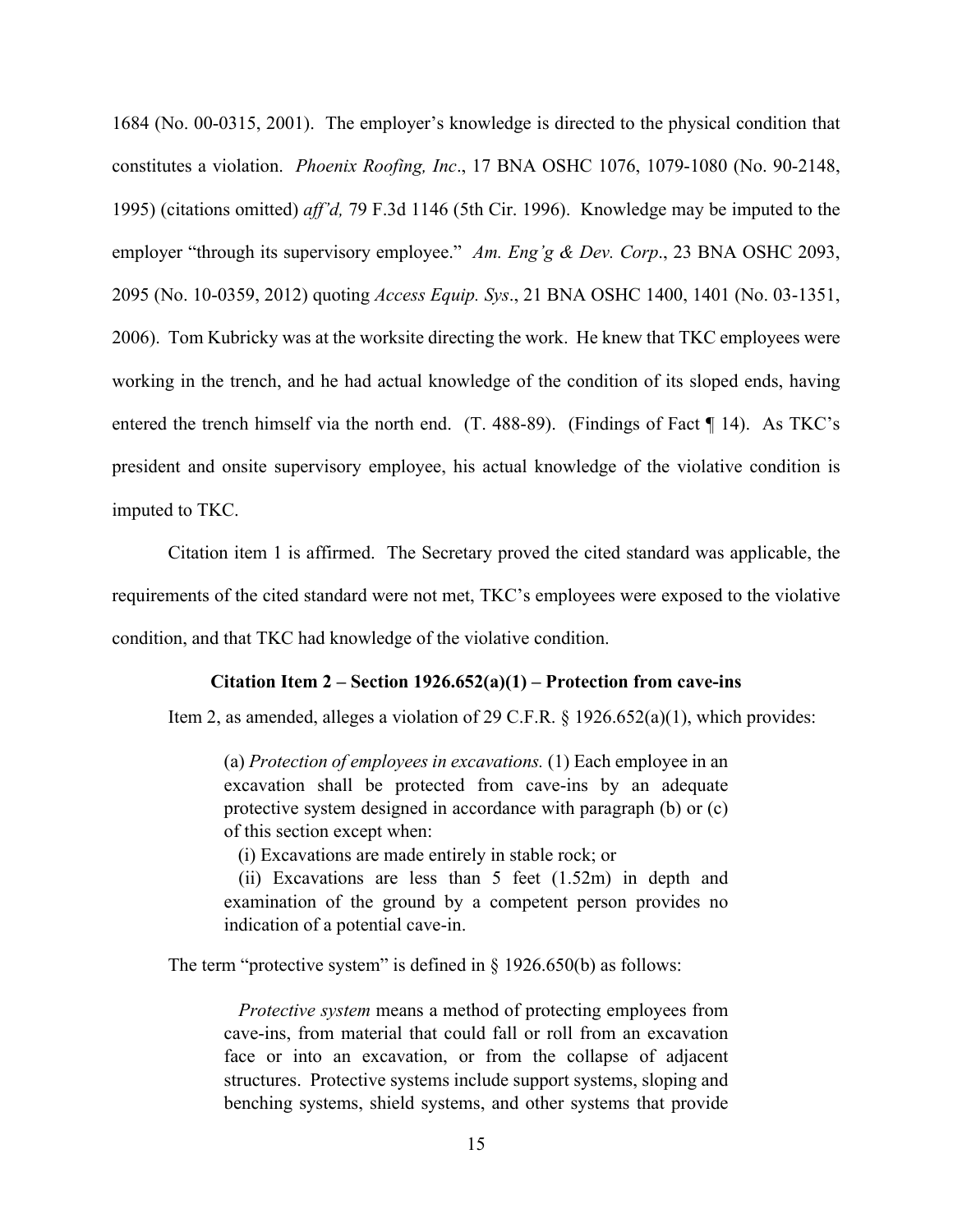the necessary protection.

The terms "sloping system" and "benching system" are defined in § 1926.650(b) as follows:

> *Sloping* (Sloping system) means a method of protecting employees from cave-ins by excavating to form sides of an excavation that are inclined away from the excavation so as to prevent cave-ins. The angle of incline required to prevent a cave-in varies with differences in such factors as the soil type, environmental conditions of exposure, and application of surcharge loads.

> *Benching* (Benching system) means a method of protecting employees from cave-ins by excavating the sides of an excavation to form one or a series of horizontal levels or steps, usually with vertical or near-vertical surfaces between levels.

The Secretary alleges the excavation lacked an adequate protective system. The Secretary's theory of non-compliance is that the excavation was more than 20 feet deep and its sloping system was not designed by a registered professional engineer. Consequently, the excavation did not meet with the requirement of the Excavations standard that any excavation deeper than 20 feet be designed by a registered professional engineer.

TKC's theory of compliance is that the upper portion of the excavation and the trenched lower portion were separate and distinct excavations, each less than 20 feet deep, and that the separate excavations each met the technical requirements of  $\S 1926.652(b)(2)$  (Option 2) for excavations no deeper than 20 feet.

## *Applicability of the Standard*

Unless one of the exceptions set forth in subparagraphs (i) or (ii) of  $\S$  1926.652(a)(1) applies, an employer must provide a protective system for its employees working in any excavation. TKC does not contend that the exception of subparagraph (ii) has any application to any portion of the excavation here. But consistent with its "two excavations" approach, TKC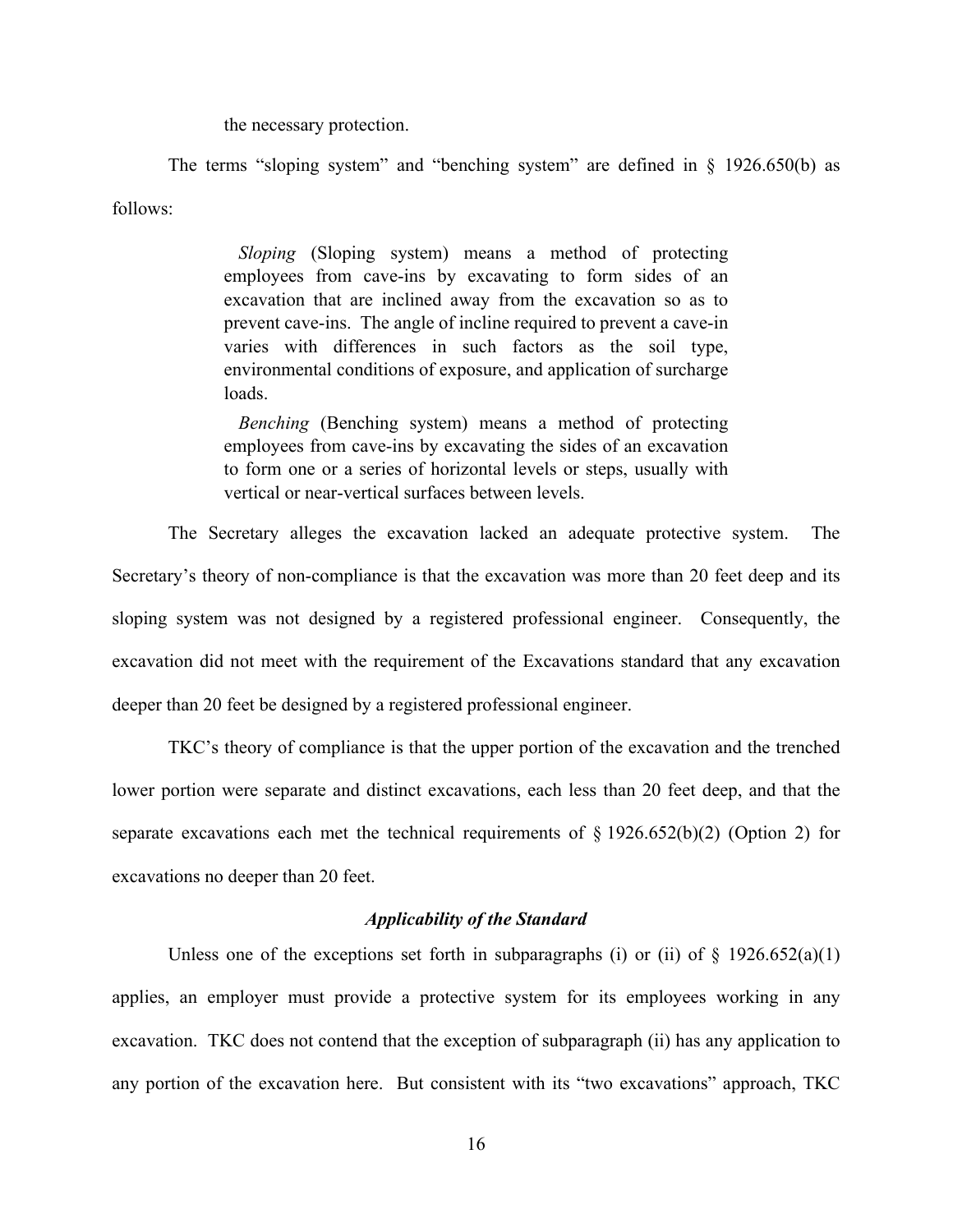contends that no protective system was required for the trenched lower portion because it meets the "stable rock" exception of subparagraph (i). (Resp't Br. [revised] 5). This argument is rejected.

The term "stable rock" is defined in pertinent part to mean "natural solid mineral material that can be excavated with vertical sides and will remain intact while exposed…." § 1926.650(b). The soil at the sloped ends of the trench was sandy and non-cohesive––it slid down the face when workers traversed it to enter and exit the trench. (T. 489; Resp't Rebuttal Br. 6). The sloped ends of the trench failed to "remain intact while exposed," conclusively establishing that the trench was not "made entirely in stable rock" as the exception requires. The trenched lower portion does not meet the requirements of the "stable rock" exception of  $\S$  1926.652(a)(1)(i).

### *Non-compliance with the Standard*

*Permissible Sloping or Benching Systems under § 1926.652(b)* 

Paragraph (b) of § 1926.652 specifies four options for the design of sloping or benching systems that would meet the requirement of paragraph (a) to provide an adequate protective system.<sup>[4](#page-16-0)</sup>

# "Two excavations" Approach

As noted above, TKC's theory of compliance is that the sloping system of the excavation's upper portion met Appendix B's requirements for excavations no deeper than 20 feet, and that the trenched lower portion met Appendix B's sloping requirements for "stable rock" for excavations no deeper than 20 feet.

<span id="page-16-0"></span><sup>4</sup> Paragraph (b) of § 1926.652 provides:

<sup>(</sup>b) *Design of sloping and benching systems*. The slopes and configurations of sloping and benching systems shall be selected and constructed by the employer or his designee and shall be in accordance with the requirements of paragraph  $(b)(1)$ ; or, in the alternative, paragraph  $(b)(2)$ ; or, in the alternative, paragraph  $(b)(3)$ , or, in the alternative, paragraph  $(b)(4)$ ...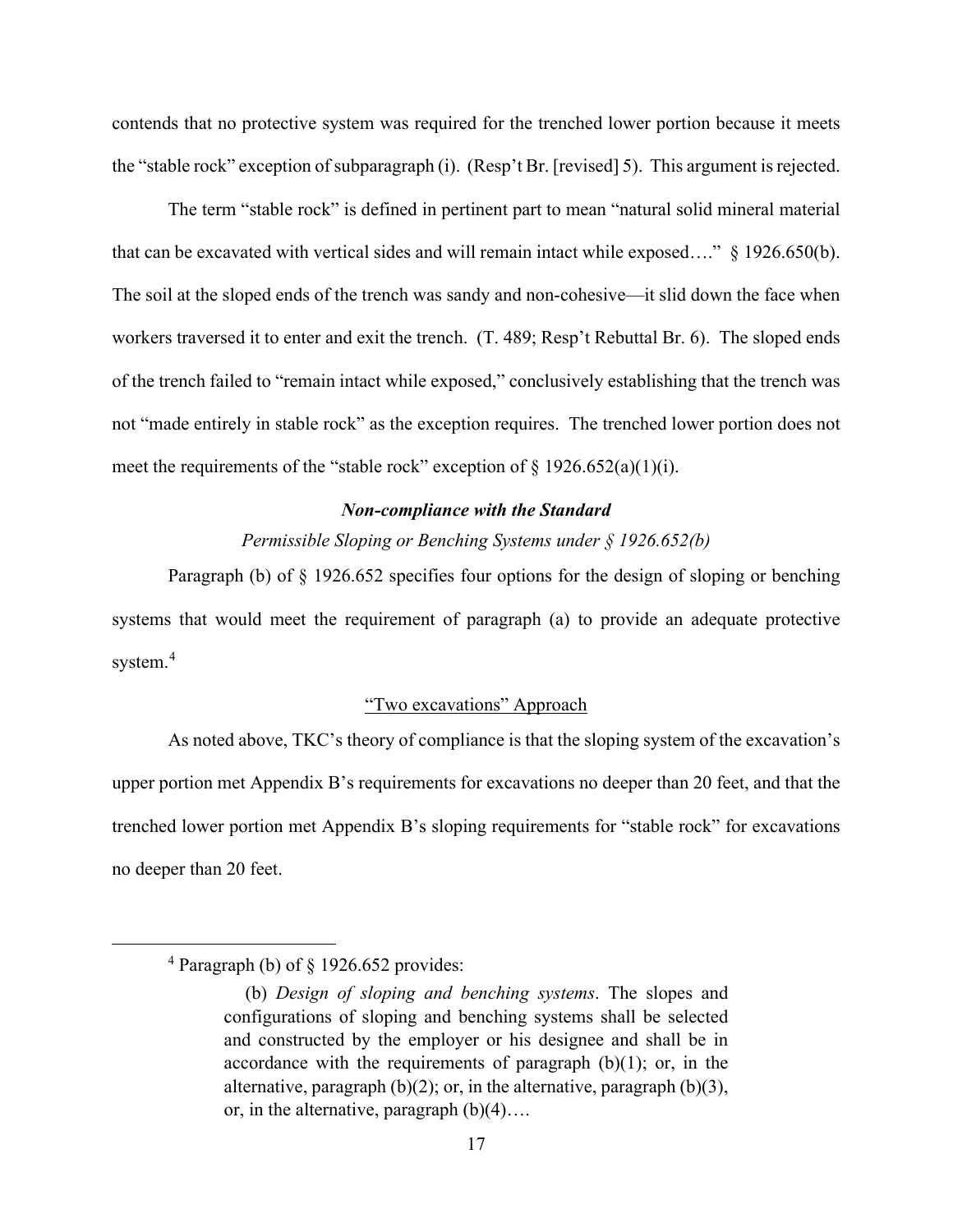TKC's "two excavations" approach is rejected. Rather, the greater excavation must be regarded as a single excavation for purposes of determining whether it conforms to the technical sloping or benching requirements of § 1926.652(b). And because the greater excavation is deeper than 20 feet, § 1926.652(b) does not permit layered portions of the excavation to be independently assessed against the technical requirements for sloping or benching systems under § 1926.652(b)(2) (Option 2).

The plain text of the Excavations standard does not permit the application of the standard in the manner that TKC argues. The standard defines the term "excavation" to be "any man-made cut, cavity, trench, or depression in an earth surface, formed by earth removal." § 1926.650(b). Here, there were not two openings into the earth's surface. Rather, there was a single excavated opening that had a top-to-bottom vertical depth that varied from about 20 to 27 feet.

In the standard's Appendix A, titled "Soil Classification," addresses excavations in layered soils. The term "layered system" is defined in paragraph (b) of Appendix A in relevant part as follows: "*Layered system* means two or more distinctly different soil or rock types arranged in layers…." Paragraph (c)(4) allows for individual classification of soils in layered systems under certain limited circumstances, providing as follows: "In a layered system, the system shall be classified in accordance with its weakest layer. However, each layer may be classified individually where a more stable layer lies under a less stable layer."

In the standard's Appendix B, titled "Sloping and Benching," paragraph (4) provides: "(4) *Configuration*. Configurations of sloping and benching systems shall be in accordance with Figure B-1." Figure B–1 includes Figure B–1.4, which is captioned "Excavations Made in Layered Soils." Figure B–1.4 provides examples of excavations in layered soils complying with paragraph (c)(4) of Appendix A, declaiming first that "[a]ll excavations *20 feet or less in depth* made in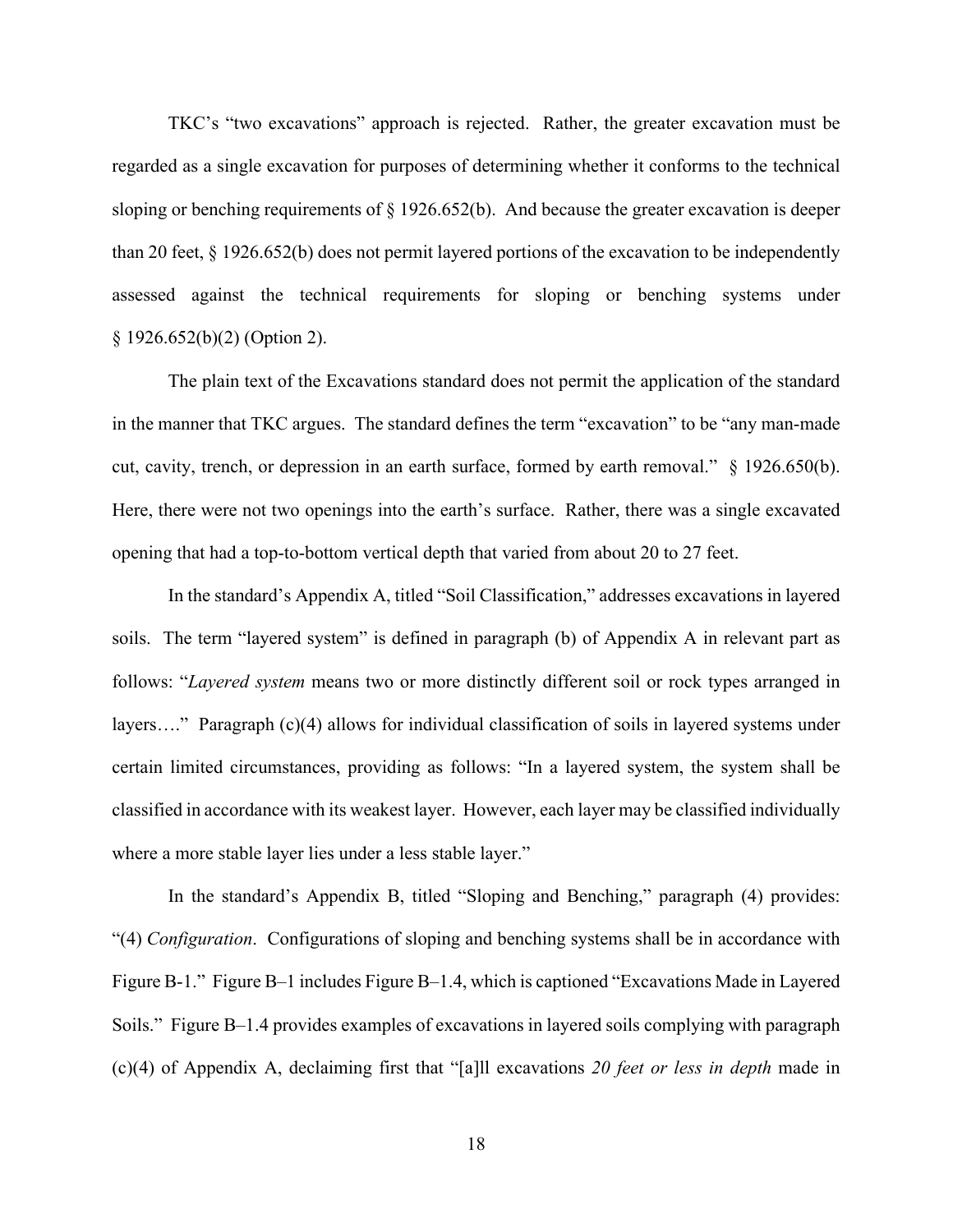layered soils shall have a maximum allowable slope for each layer as set forth below" (emphasis added), and then concluding that "[a]ll other sloped excavations shall be in accordance with the other options permitted in § 1926.652(b)."

Thus, although under paragraph (c)(4) of Appendix A individual classification of layered soils may under certain circumstances be permitted for purposes of compliance with technical sloping requirements of  $\S$  1926.652(b), under Figure B-1.4 of Appendix B such individual classification of layered soils is not permitted for excavations deeper than 20 feet.

Even if the Excavations standard allowed the "two excavations" approach that TKC argues, neither the wide upper portion nor the trenched lower portion would meet the technical requirements of any of the four options permitted by § 1926.652(b), as discussed below.

## Option  $1 - \xi$  1926.652(b)(1)

Option 1 is set forth in  $\S 1926.652(b)(1)$  and requires an excavation to be sloped no steeper than 34 degrees (one-half horizontal to one vertical) and according to the configurations set forth in Appendix  $B$ <sup>[5](#page-18-0)</sup>. TKC does not contend that any of the faces of the excavation were as flat as Option 1 requires (34 degrees).

In any event, as set forth in the excavation standard's Appendix B, Figure B–1.3 (captioned "Excavations Made in Type C Soil"), paragraph 1 thereof provides that the 34 degree slope permitted by Option 1 pertains only to "excavations 20 feet or less in depth," and paragraph 3

<span id="page-18-0"></span><sup>&</sup>lt;sup>5</sup> Option 1 is contained in § 1926.652(b)(1), which provides:

<sup>(1)</sup> *Option (1)—Allowable configurations and slopes.*

<sup>(</sup>i) Excavations shall be sloped at an angle not steeper than one and one-half horizontal to one vertical (34 degrees measured from the horizontal), unless the employer uses one of the other options listed below.

<sup>(</sup>ii) Slopes specified in paragraph  $(b)(1)(i)$  of this section, shall be excavated to form configurations that are in accordance with the slopes shown for Type C soil in appendix B to this subpart.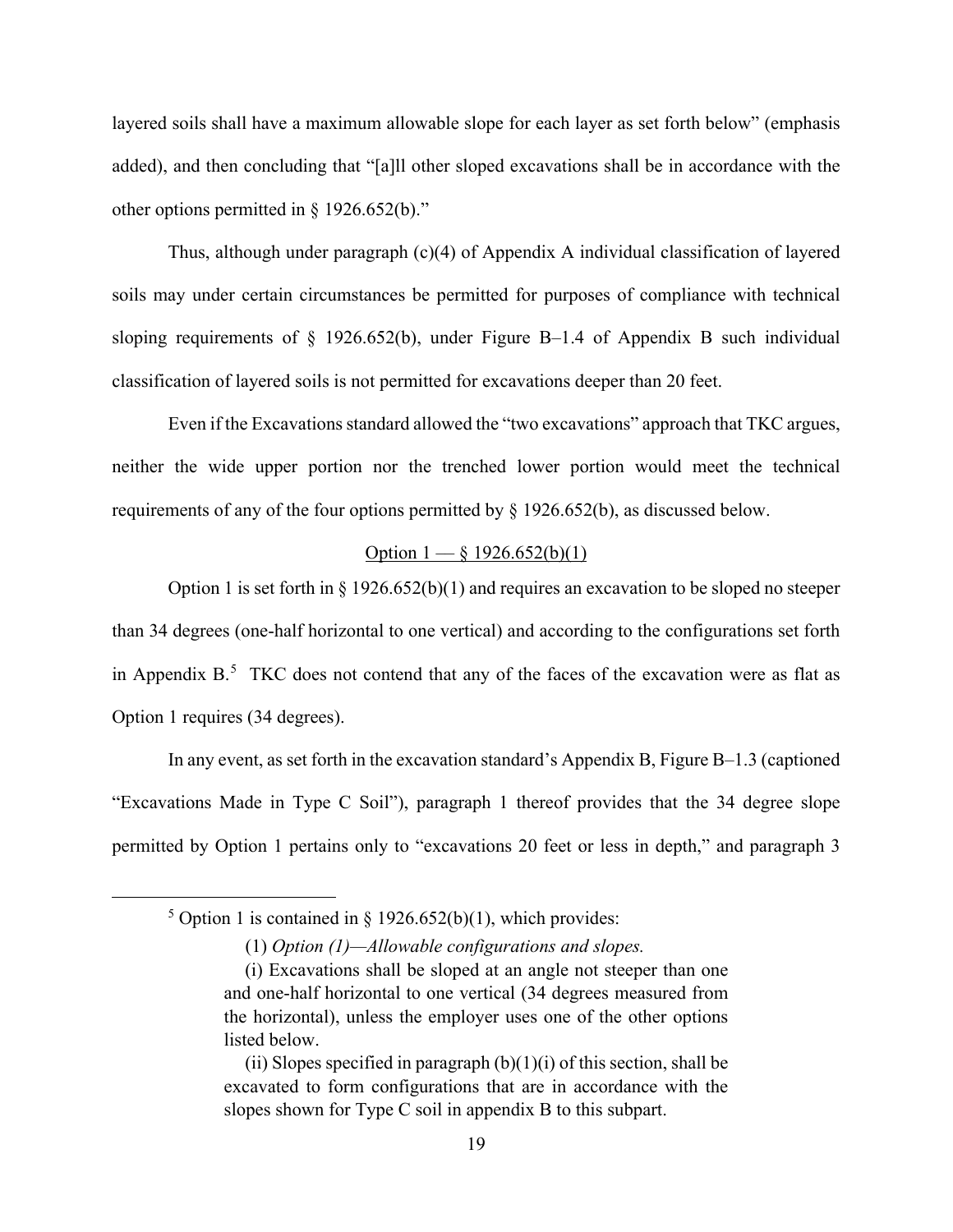thereof provides that "[a]ll other sloped excavations shall be accordance with the other options permitted in § 1926.652(b)" (i.e., Options 2, 3 or 4). 29 C.F.R. Pt. 1926, Subpt. P, App. B, Table B-1, Figure B–1.3, paras. 1 and 3.

Figure B–1.3 in Appendix B reflects OSHA's stated intent, articulated in the preamble to the Excavations standard, to "require the expertise of an engineer *in all cases*" involving excavations deeper than 20 feet. 54 Fed. Reg. at 45902 (emphasis added). The standard's Appendix F, titled "Selection of Protective Systems," also articulates this intent, stating as follows: "Protective systems for excavations more than 20 feet in depth must be designed by a registered professional engineer in accordance with § 1926.652(b) and (c)."

The excavation did not meet Option 1's requirements for a protective sloping or benching system.

## Option 2 -- § 1926.652(b)(2)

Option 2 requires an employer to configure sloping according to soil type (as set forth in Appendix A) and the degree of slope for that soil type (as set forth in Appendix B).<sup>[6](#page-19-0)</sup> Appendix B's paragraph (c)(2) provides that the *"*maximum allowable slope for a soil or rock deposit shall be determined from Table B–1 of this Appendix." Table B-1 is titled "Maximum Allowable Slopes."<sup>[7](#page-19-1)</sup> By its terms, Table B-1 provides slope angles for excavations "less than 20 feet deep."

<span id="page-19-0"></span> $6$  Option 2 is contained in § 1926.652(b)(2), which provides:

<sup>(2)</sup> *Option (2*)*—Determination of slopes and configurations using Appendices A and B.* Maximum allowable slopes, and allowable configurations for sloping and benching systems, shall be determined in accordance with the conditions and requirements set forth in appendices A and B to this subpart.

<span id="page-19-1"></span><sup>&</sup>lt;sup>7</sup> Paragraph (b) of Appendix B defines the term "maximum allowable slope" to mean "the steepest incline of an excavation face that is acceptable for the most favorable site conditions as protection against cave-ins, and is expressed as the ratio of horizontal distance to vertical rise  $(H:V)."$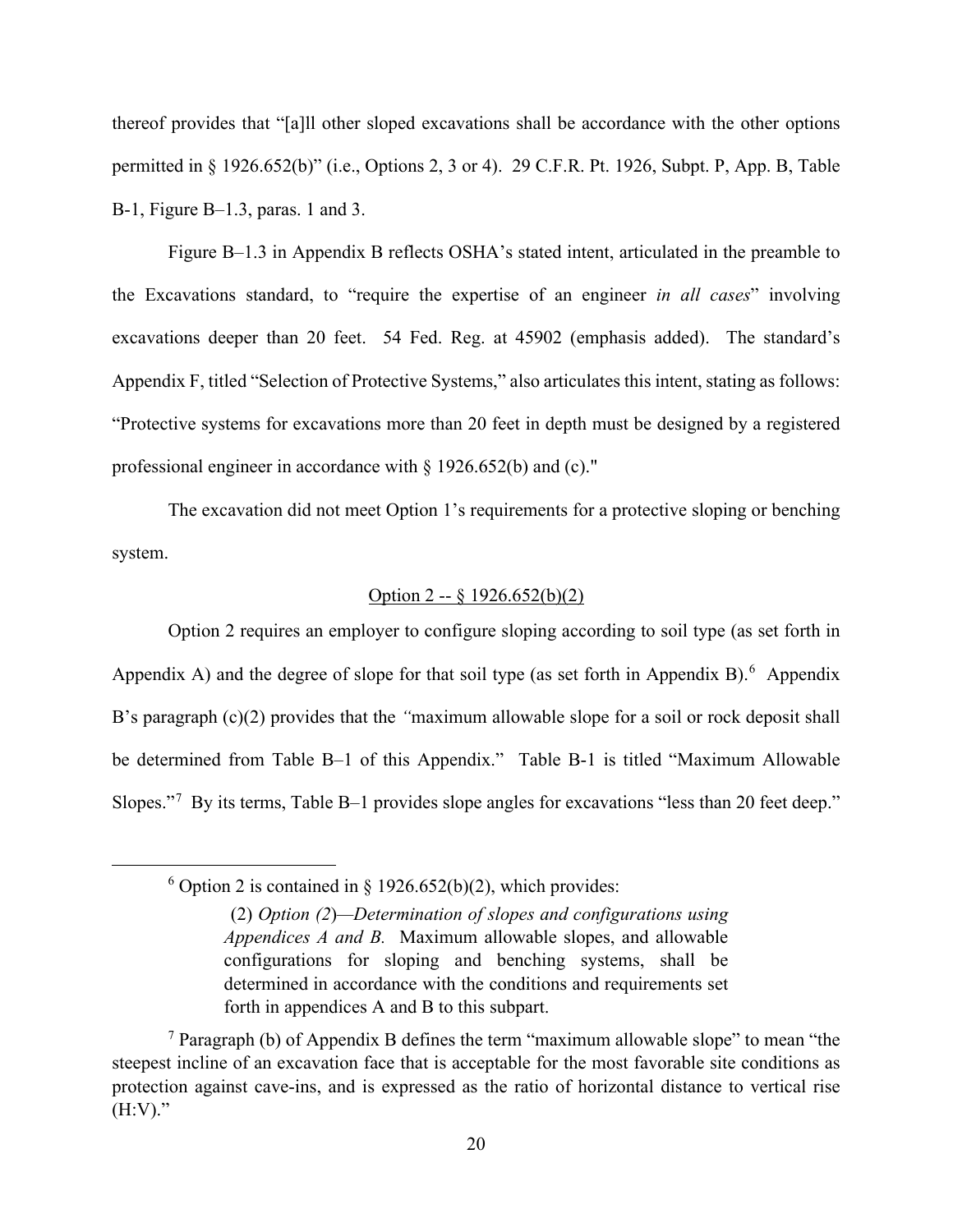As set forth in footnote 3 to Table B–1, the "sloping or benching for excavations greater than 20 feet shall be designed by a registered professional engineer." <sup>[8](#page-20-0)</sup> Table B-1 provides in its entirety as follows:

| <b>SOIL OR ROCK TYPE</b>                                        | <b>MAXIMUM ALLOWABLE</b><br>SLOPES $(H:V)$ <sup>[1]</sup> FOR<br><b>EXCAVATIONS LESS THAN 20</b><br>FEET DEEP <sup>[3]</sup> |
|-----------------------------------------------------------------|------------------------------------------------------------------------------------------------------------------------------|
| <b>STABLE ROCK</b><br>TYPE $A^{[2]}$<br><b>TYPE B</b><br>TYPE C | VERTICAL (90°)<br>3/4:1<br>$(53^{\circ})$<br>1:1<br>$(45^{\circ})$<br>$1\frac{1}{2}$ :1                                      |

TABLE B-1 MAXIMUM ALLOWABLE SLOPES

## NOTES:

- 1. Numbers shown in parentheses next to maximum allowable slopes are angles expressed in degrees from the horizontal. Angles have been rounded off.
- 2. A short-term maximum allowable slope of  $1/2H:1V$  (63<sup>o</sup>) is allowed in excavations in Type A soil that are 12 feet (3.67 m) or less in depth. Short-term maximum allowable slopes for excavations greater than 12 feet (3.67 m) in depth shall be 3/4H:1V (53º).
- 3. Sloping or benching for excavations greater than 20 feet deep shall be designed by a registered professional engineer.

29 C.F.R. Pt. 1926, Subpt. P, App. B, Table B-1.

TKC suggests that Matthew Yetto, the Town's Superintendent of Water and Sewer, is a

registered professional engineer and that his involvement in the sewer repair met the standard's

requirement that a registered professional engineer design the sloping or benching systems for

excavations deeper than 20 feet. (Resp't Br. [revised] 4; Resp't Rebuttal Br. 1-2).

<span id="page-20-0"></span><sup>&</sup>lt;sup>8</sup>The Excavations standard defines the term "Registered Professional Engineer" in pertinent part to mean "a person who is registered as a professional engineer in the state where the work is to be performed…." 29 C.F.R. § 1926.650(b).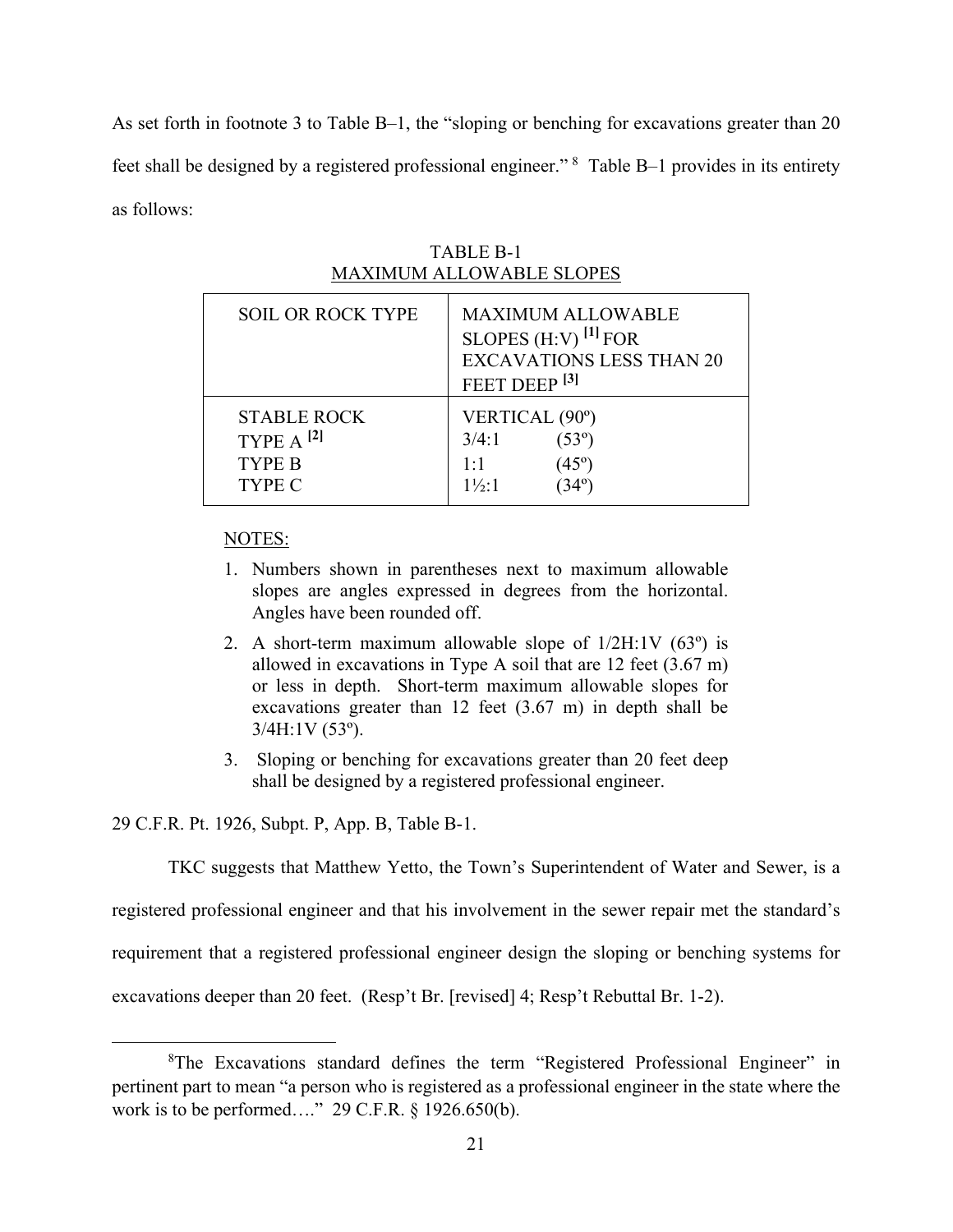Tom Kubricky testified that he believed Mr. Yetto was a registered professional engineer (T. 455-56), although he did not explain how he came to understand this. Mr. Yetto testified as part of the Secretary's case in chief, and no one elicited any testimony from him respecting his educational background or professional credentials. Also, no one elicited any testimony from him about whether he had a role in the design of the excavation's protective system. Nevertheless, for purposes of analysis Mr. Yetto will be regarding as being a registered professional engineer in the state of New York.

Nothing in Mr. Yetto's testimony suggests that he assisted TKC in devising an adequate protective system. Rather, Yetto testified affirmatively that the Town did not provide TKC with any plans (T. 97), and Mr. Kubricky corroborated that testimony. (T. 456). Mr. Kubricky testified that TKC dug the excavation to conform to OSHA requirements as he understood them after decades of professional experience in excavating. (T. 598-99). Mr. Yetto did not design the excavation, provide an excavation plan to TKC, or approve TKC's scheme for a protective system, either orally or in writing. (Findings of Fact ¶ 10). The excavation, not having been designed by a registered professional engineer, did not meet Option 2's requirements for a protective system for excavations deeper than 20 feet.

Returning to TKC's "two excavations" approach, neither the upper portion nor lower trenched portion of the excavation, if assessed against the requirements of Option 2 as separate excavations not deeper than 20 feet, would meet Option 2's technical requirements.

As regards the upper portion, the two long faces that paralleled the path of the sewer lines shall be deemed as having been constituted of Type A soil and to have been sloped no steeper than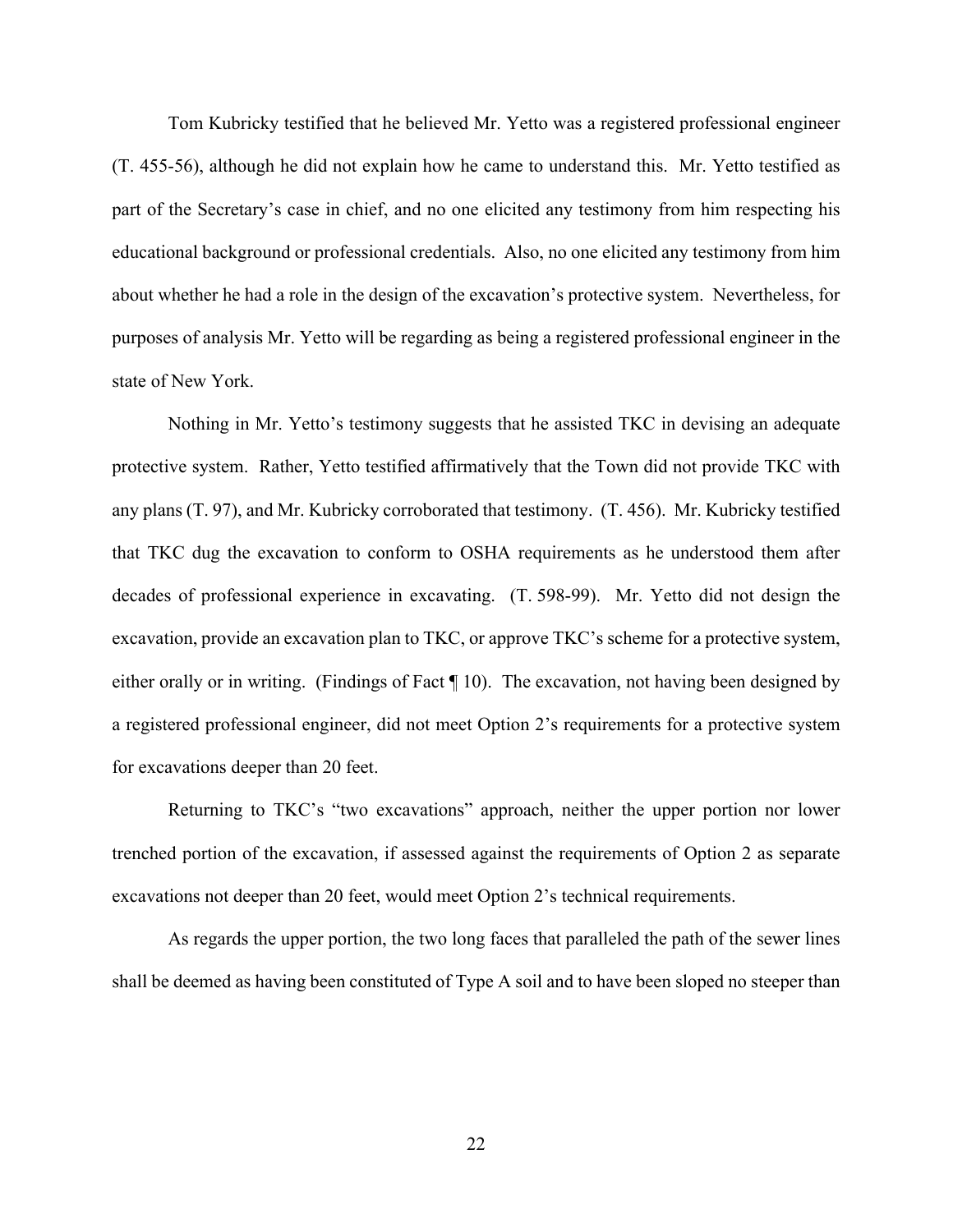53 degrees.<sup>[9](#page-22-0)</sup> Accordingly, those faces of the upper portion would be deemed to have conformed to the requirements of Table B-1 for excavations no deeper than 20 feet in Type A soil.

However, TKC acknowledges that the soil at the south and north ends of the upper portion were constituted of previously disturbed soil (at the south end, with the backfill from the 1978 excavation; and at the north end, with the backfill from the 2012 excavation). (Resp't Rebuttal Br. 6, citing T. 466-67). Thus, the soil on those ends had to have been either Type B or Type C soil because it was previously disturbed. *See* Appendix A of the Excavations standard, paragraph (b) (defining Type B soil to include "[p]reviously disturbed soils except those which would otherwise be classified as Type C soil.").

For purposes of this analysis, the soil at the north and south ends of the upper portion will be deemed to have been Type B soil. Table B-1 of Appendix B requires the slope of an excavation no deeper than 20 feet in Type B soil to be no steeper than 45 degrees. Tom Kubricky testified generally that the sides of the upper portion were sloped between 45 and 53 degrees (T. 468), and TKC argues that the slope of the north end "appear[s] to be about" 45 degrees based on the photograph at Exhibit C-24. (Resp't Br. [revised] 5). Even though there was no testimony regarding the slope angle of the north end, for purposes of analysis it is deemed to have been no steeper than 45 degrees and thus would have conformed to the sloping requirement prescribed by Table B-1 for excavations in Type B soil no deeper than 20 feet.

TKC acknowledges that the slope of the previously disturbed soil of the south face of the

<span id="page-22-0"></span><sup>&</sup>lt;sup>9</sup> Mr. Kubricky testified that he used an instrument to test the soil of these faces, and he determined it was Type A soil, meaning that TKC had excavated up to or beyond the margins of the original excavation in 1978. (The backfill of the original excavation could not be classified as Type A soil as defined in Appendix A, paragraph (b) of the Excavations standard because it was "previously disturbed" soil). (T. 466-68, 500-03). There was no substantial evidence controverting this testimony, so it is accepted as accurate for purposes of the analysis.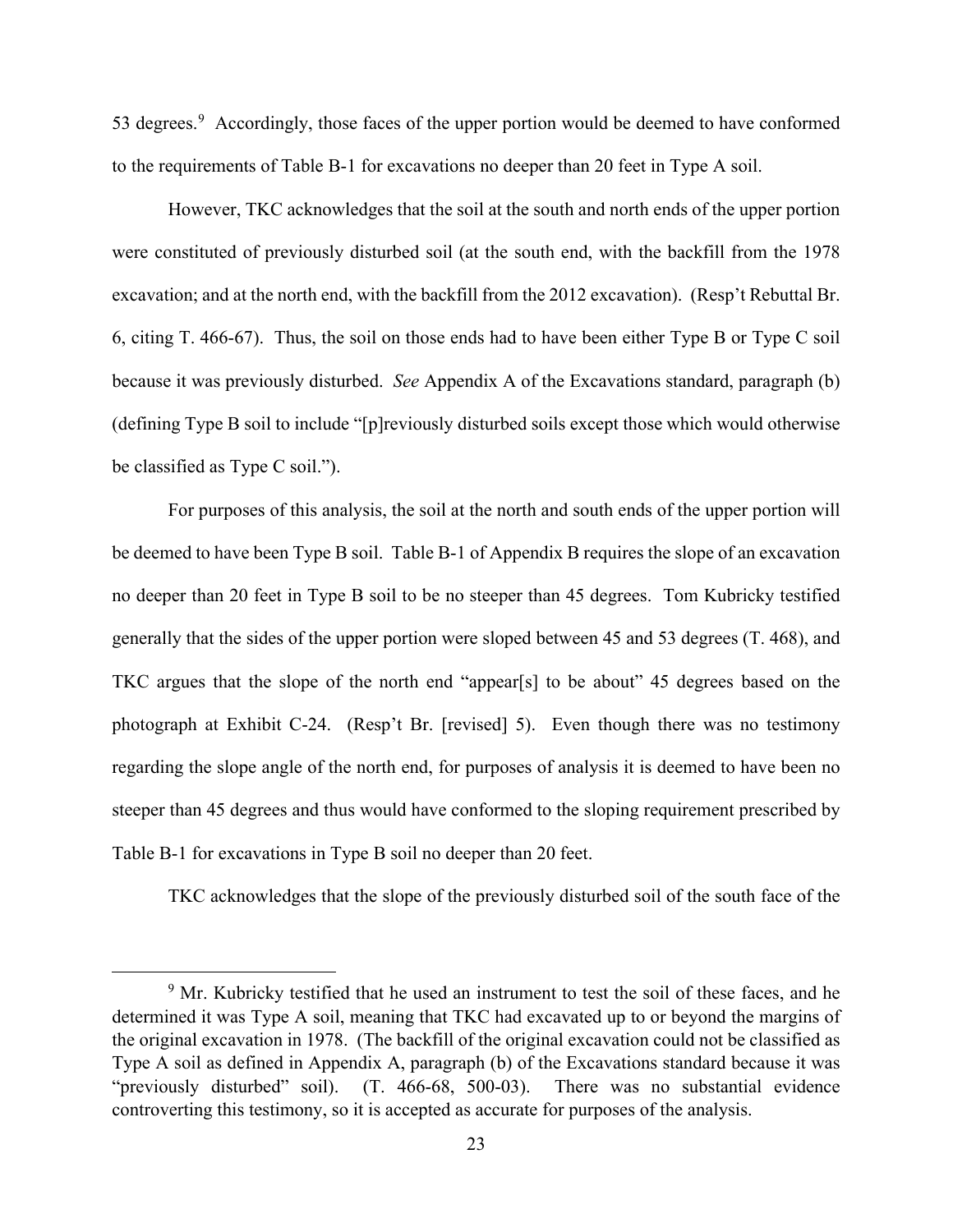upper portion (nearest Whitney Drive) was vertical or nearly vertical. (Resp't Rebuttal Br. 6-7). TKC does not argue that the slope at the south end of the upper portion conformed to Table B–1, and indeed any such argument would have no evidentiary support. However, TKC argues, in essence, that no employees were exposed to a cave-in hazard from that nearly vertical face because the excavator was "against the slope and there is no evidence in any photo exhibit or testimony that workers were in this area." (Resp't Br. [revised] 5).

This argument is rejected. Exhibit C- 20 reflects two TKC employees (Tom Kubricky and the operator of the excavator, Scott Kubricky) standing at the edge of the lower portion's south end near the excavator's left track, while the other two TKC employees are in the trench and inside the trench box that is suspended from the excavator's bucket. The photograph also shows the rear of the excavator backed up to the excavation's south face. This evidence establishes that for all four TKC employees it was "reasonably predictable either by operational necessity or otherwise (including inadvertence), that employees have been, are, or will be in the zone of danger" presented by the previously disturbed soil of the upper portion's nearly vertical south face. *Briones Util. Co.*, 26 BNA OSHC 1218, 1219 (No. 10-1372, 2016) (finding that an employee working in a trench that was only partially protected from cave-in had access to the unprotected portion of trench). The upper portion of the excavation, viewed independently of trench, did not meet the requirements of Table B-1, and would not have met the requirements of Option 2 for an excavation no deeper than 20 feet.

With respect to whether the trenched lower portion, evaluated as a stand-alone excavation not deeper than 20 feet, would meet the requirements of Table B–1, that argument fails also. For purposes of analysis, the long sides off the lower portion are assumed to have been constituted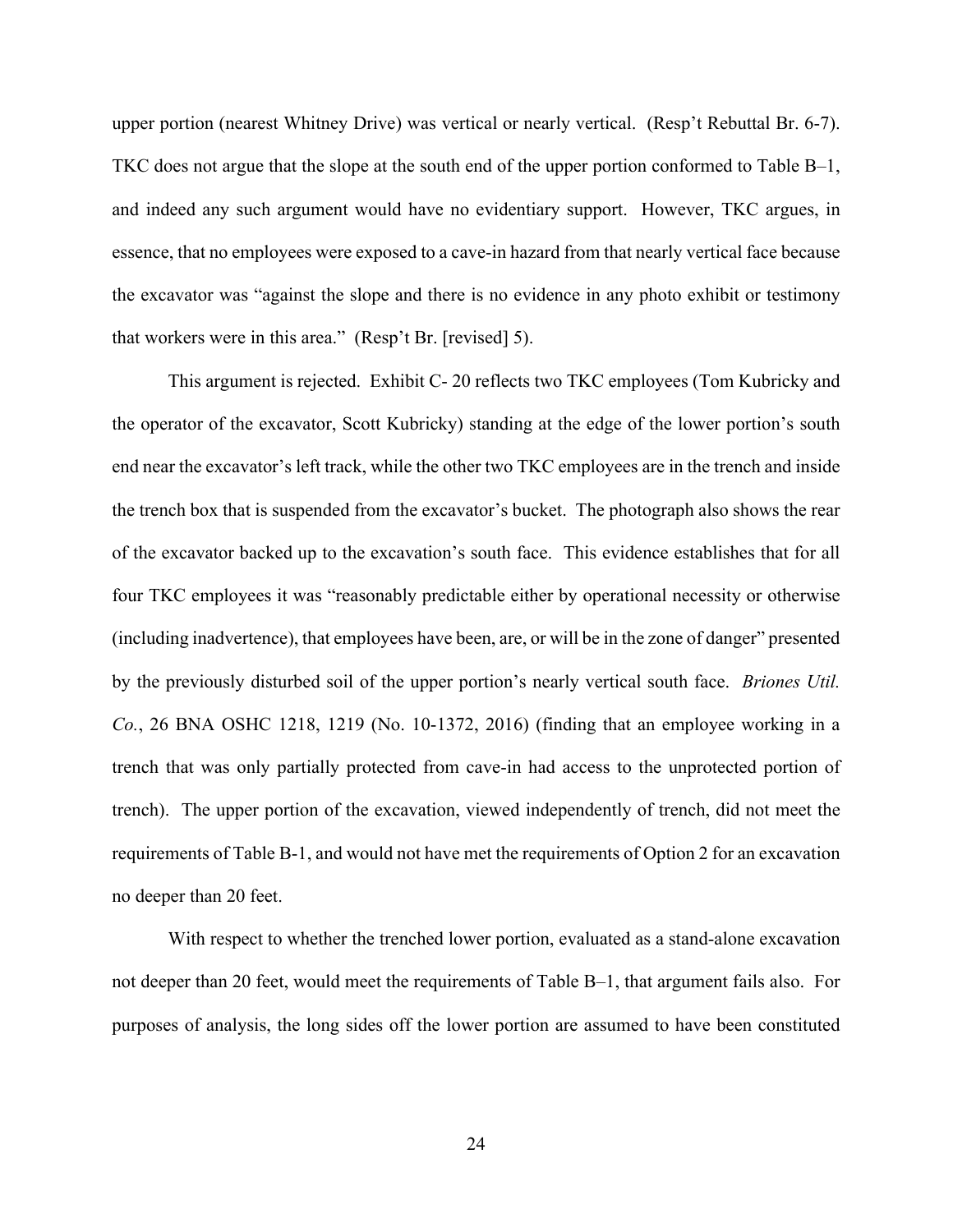entirely of stable rock.<sup>10</sup> But as previously discussed, the soil of the sloped ends of the trench could not be classified higher than Type B, so under Table B-1 these slopes could be no steeper than 45 degrees.<sup>[11](#page-24-1)</sup> The photographs at Exhibits C-20 and C-23 depict two TKC employees working at the bottom of the lower portion and depict the sloped surfaces of both the north and south ends. Even though the angles from which the photographs were taken make it difficult to discern with precision the exact slope angle of the ends of the trench, the photographs are reasonably susceptible of the conclusion that at least portions were steeper than 45 degrees. Therefore, the sloped ends of the lower portion would not meet the requirements of Table B–1 that for excavations in Type B soil no deeper than 20 feet, the face be no steeper than 45 degrees.

### Option 3 -- § 1926.652(b)(3)

Option 3 requires sloping to be done in accordance with tabulated data, such as tables and charts, in a writing that identifies the registered professional engineer who approved the data.<sup>[12](#page-24-2)</sup> There is no evidence that TKC relied upon any tabulated data, and TKC does not contend otherwise. The excavation did not meet Option 3's requirements for a protective system.

<span id="page-24-0"></span> $10$  Mr. Kubricky went in the trench at some point, and he testified that its vertical sidewalls were constituted entirely of stable rock. (T. 472, 483, 488). There was no substantial evidence to controvert that testimony, so it is deemed true for purposes of analysis.

<span id="page-24-2"></span><span id="page-24-1"></span><sup>&</sup>lt;sup>11</sup> Considering Tom Kubricky's description that when workers entered and exited via a sloped end, sand slid down its face (T. 489), and considering also that there was a collapse of material from the north end, it seems very likely the soil on the north end was actually Type C.

<sup>&</sup>lt;sup>12</sup> Option 3 is contained in § 1926.652(b)(3), which provides in relevant part:

<sup>(3)</sup> *Option (3)—Designs using other tabulated data.* (i) Designs of sloping or benching systems shall be selected from and be in accordance with tabulated data, such as tables and charts.

<sup>(</sup>ii) The tabulated data shall be in written form and shall include all of the following: . . .

<sup>(</sup>iii) At least one copy of the tabulated data which identifies the registered professional engineer who approved the data….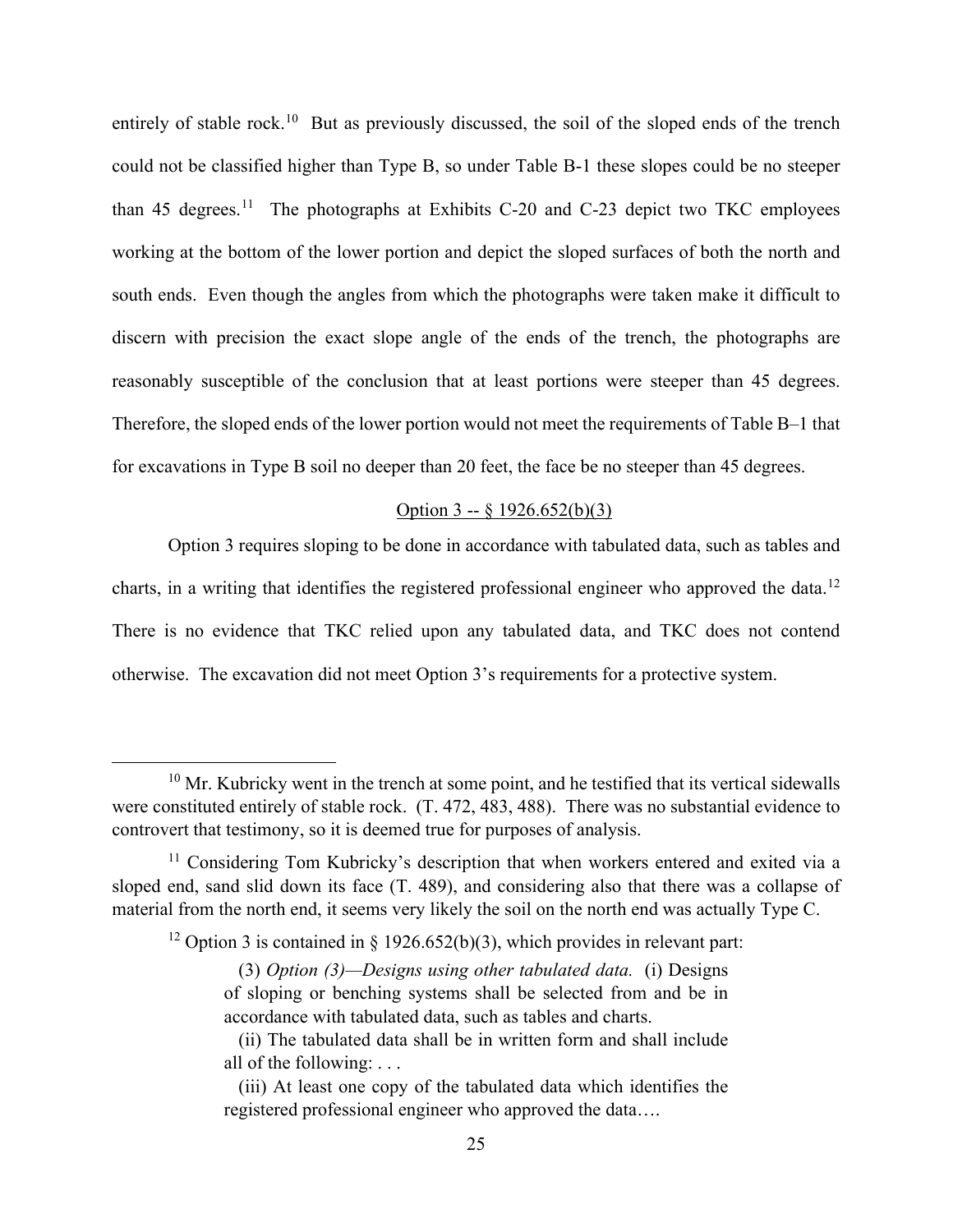#### Option 4 -- § 1926.652(b)(4)

Option 4 requires that if Options 1 through 3 are not utilized, a registered professional engineer must approve the benching and sloping systems used in an excavation.<sup>13</sup> As discussed in connection with Option 2, TKC did not use a written design that was approved by a registered professional engineer. The excavation did not meet Option 4's requirements for a protective system.

# *Permissible Support Systems, Shield Systems and Other Protective Systems under § 1926.652(c)*

An employer may comply with the requirements of the cited standard, § 1926.652(a), by implementing one of the four options set forth at 29 C.F.R. § 1926.652(c).[14](#page-25-1) TKC does not contend, and no evidence establishes, that the excavation conformed with any of the four options set forth in § 1926.652(c)(1)—(4). With respect to TKC's use of the Town's trench box in the trenched lower portion of the excavation, TKC used the trench box to protect the employees from effluent coming from the broken pipe, not to protect the employees from a cave-in. (Findings of

<span id="page-25-1"></span><sup>14</sup> Paragraph (c) of  $\S$  1926.652 provides:

<span id="page-25-0"></span><sup>&</sup>lt;sup>13</sup> Option 4 is contained in § 1926.652(b)(4), which provides in relevant part:

<sup>(4)</sup> *Option (4)—Design by a registered professional engineer.* (i) Sloping and benching systems not utilizing Option (1) or Option (2) or Option (3) under paragraph (b) of this section shall be approved by a registered professional engineer.

<sup>(</sup>ii) Designs shall be in written form and shall include at least the following:… (C) The identity of the registered professional engineer approving the design.

<sup>(</sup>c) *Design of support systems, shield systems, and other protective systems.* Designs of support systems shield systems, and other protective systems shall be selected and constructed by the employer or his designee and shall be in accordance with the requirements of paragraph  $(c)(1)$ ; or, in the alternative, paragraph  $(c)(2)$ ; or, in the alternative, paragraph  $(c)(3)$ ; or, in the alternative, paragraph  $(c)(4) \ldots$ .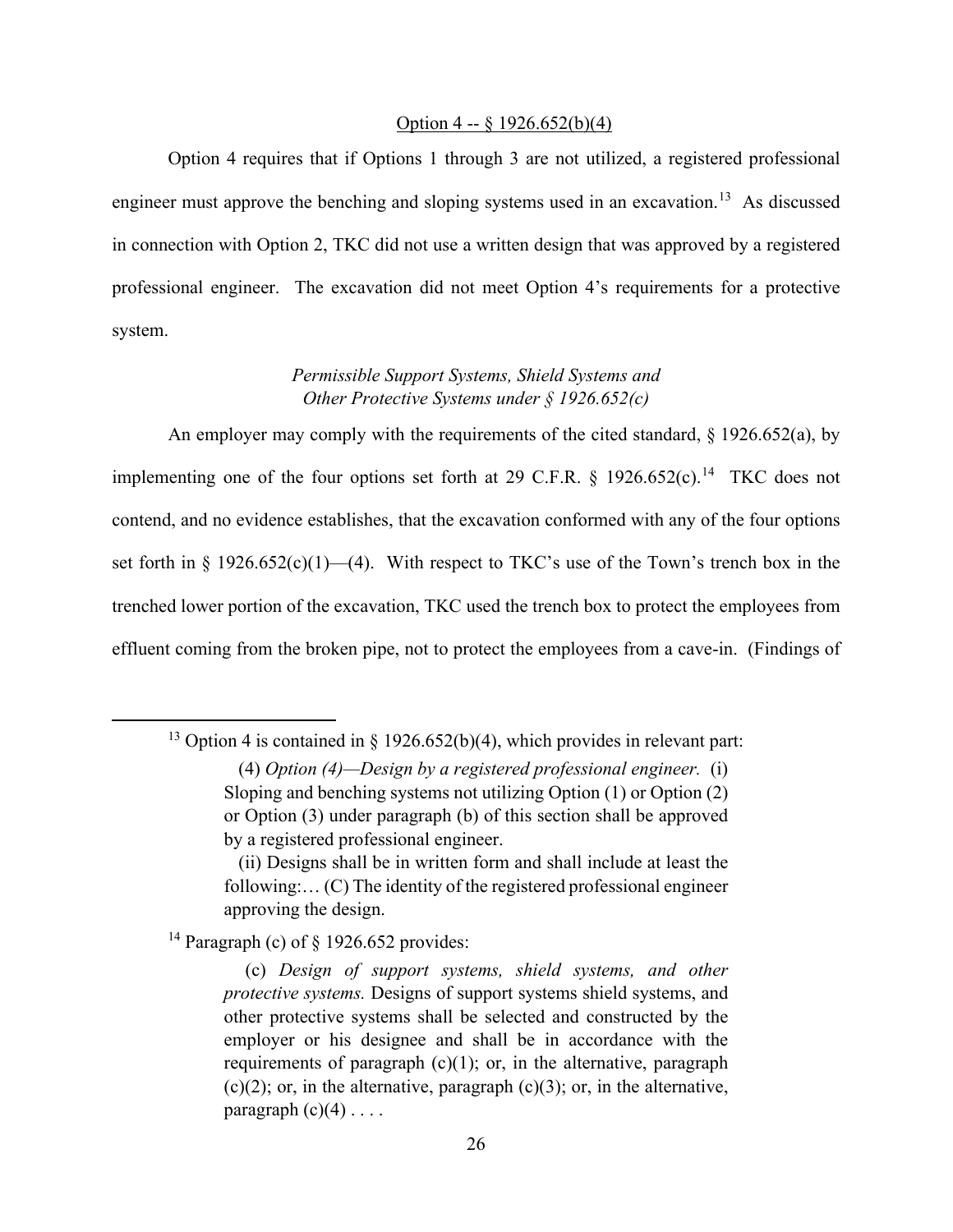Fact  $\P$  22).

Accordingly, for the reasons described above, the excavation did not meet the requirements of any of the options for an adequate protective system permitted under  $\S 1926.652(a)(1)$ . The Secretary established that TKC failed to comply with the cited standard in the manner alleged.

The Worksite was a single excavation deeper than 20 feet without an adequate protective system, and TKC thus failed to comply with the requirements of  $\S 1926.652(a)(1)$ .

## *Employee Exposure and Employer Knowledge*

All four TKC employees worked in the non-compliant excavation and were thereby exposed to that violative condition.

Tom Kubricky was present at the Worksite throughout the repair project supervising the other TKC employees. As TKC's president and onsite supervisory employee, his actual knowledge of the violative condition of the excavation is imputed to TKC.

The Secretary proved all elements of his burden of proof respecting the alleged violation of  $\S$  1926.652(a)(1), and so citation Item 2 is affirmed.

### **Serious Classifications & Penalty Assessments**

The Secretary alleged that each citation item was serious in nature. The Act provides that a violation is serious if there was a substantial probability that death or serious physical harm could result from the violative condition. 29 U.S.C. § 666(k); *Consol. Freightways Corp*., 15 BNA OSHC 1317, 1324 (No. 86-351, 1991). "This does not mean that the occurrence of an accident must be a substantially probable result of the violative condition but, rather, that a serious injury is the likely result if an accident does occur." *Oberdorfer Indus. Inc.,* 20 BNA OSHC 1321, 1330- 31 (No. 97-0469, 2003) (consolidated) (citation omitted). Cave-in events, and the inability of a worker to egress from a trench excavation in an emergency, can result in death and serious physical injury. (T. 200-01, 206-07). Both citation items are properly classified as serious.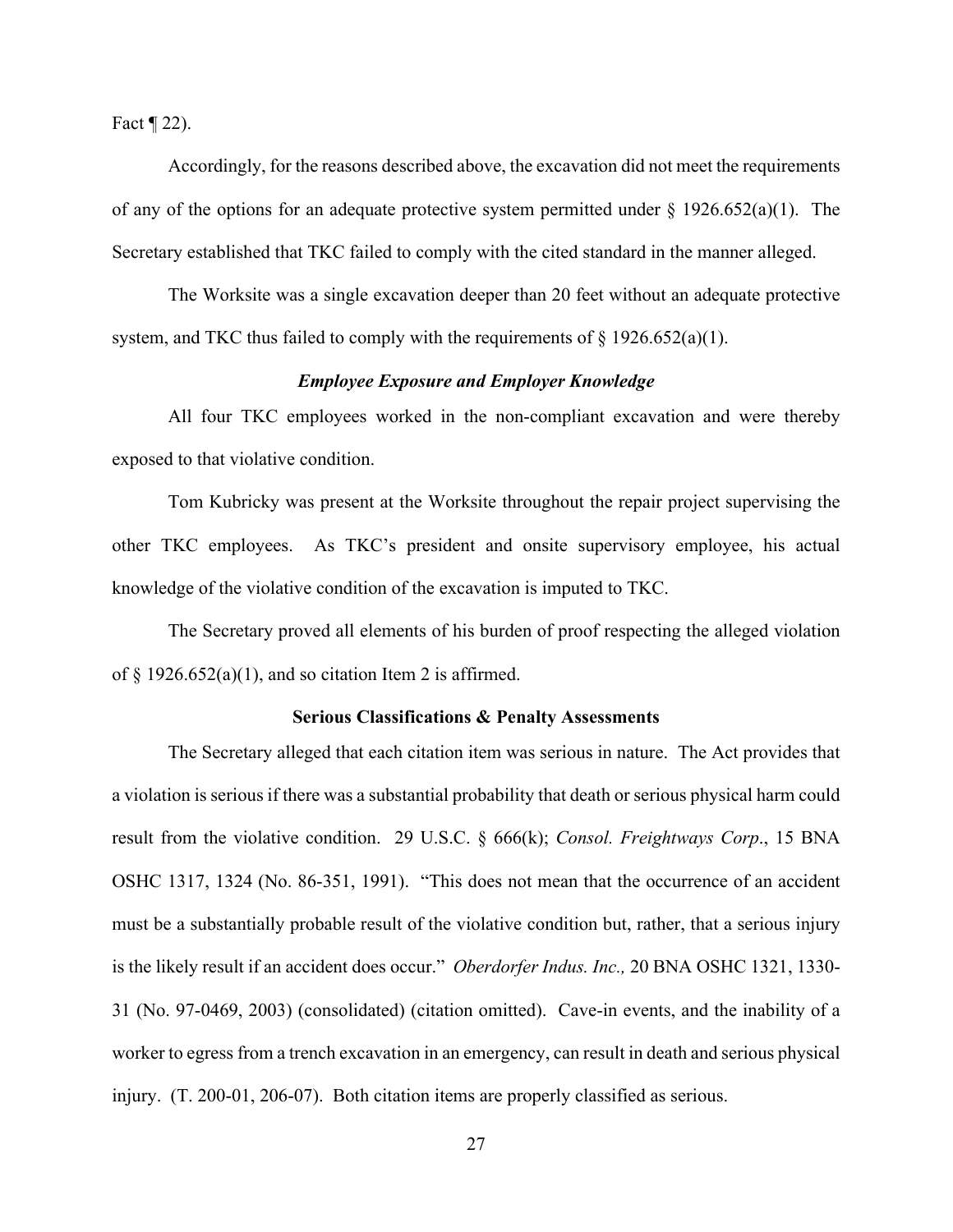"Once a citation is contested, the Commission has the sole authority to assess penalties." *Valdak Corp.*, 17 BNA OSHC 1135, 1138 (No. 93-0239, 1995) (citation omitted), *aff'd*, 73 F.3d 1466 (8th Cir. 1996). The Commission owes no deference to the Secretary's calculation of proposed penalties. *See Hern Iron Works*, 16 BNA OSHC 1619, 1621 (No. 88-1962, 1994).

Section 17(j) of the Act requires the Commission to give due consideration to four criteria in assessing penalties: the size of the employer's business, the gravity of the violation, the employer's good faith, and its prior history of violations. *Valdak*, 17 BNA OSHC at 1138. The maximum penalty allowed for the two serious violations here is \$13,260 for each. 29 C.F.R. § 1903.15(d)(3) (2019) (setting forth adjusted maximum civil penalties for penalties that the Secretary proposes after January 23, 2019).<sup>[15](#page-27-0)</sup>

For Item 1, the safe egress violation, the Secretary proposes a penalty of \$2,772. The Secretary assessed the gravity of the violation to be "moderate" ("high severity" of a potential injury, but "lesser probability" of an injury occurring) in calculating a gravity-based penalty amount. The Secretary reduced that figure by 70% to account for TKC's small size. (T. 203-04, 206; Ex. C-3 at 1). The Secretary made no adjustments to account for good faith or prior history. (T. 205).

The undersigned concurs with the Secretary's penalty calculation for the egress violation, except that the Secretary's proposed penalty is reduced further by approximately 10% for prior history because TKC has not been previously cited for any violations. (T. 205). The penalty assessed for item 1 is \$2,500.

<span id="page-27-0"></span><sup>&</sup>lt;sup>15</sup> In proposing penalties, the Secretary used as a starting point the lower maximum penalty of \$12,934 for a serious violation for penalties proposed between January 2, 2018 and January 23, 2019, rather than the higher maximum of \$13,260 permitted for penalties proposed after January 23, 2019. (T. 208; Ex. C-3 at 3). 29 C.F.R. § 1903.15(d)(3) (2018). The undersigned will also assess a penalty based on the same lower maximum figure.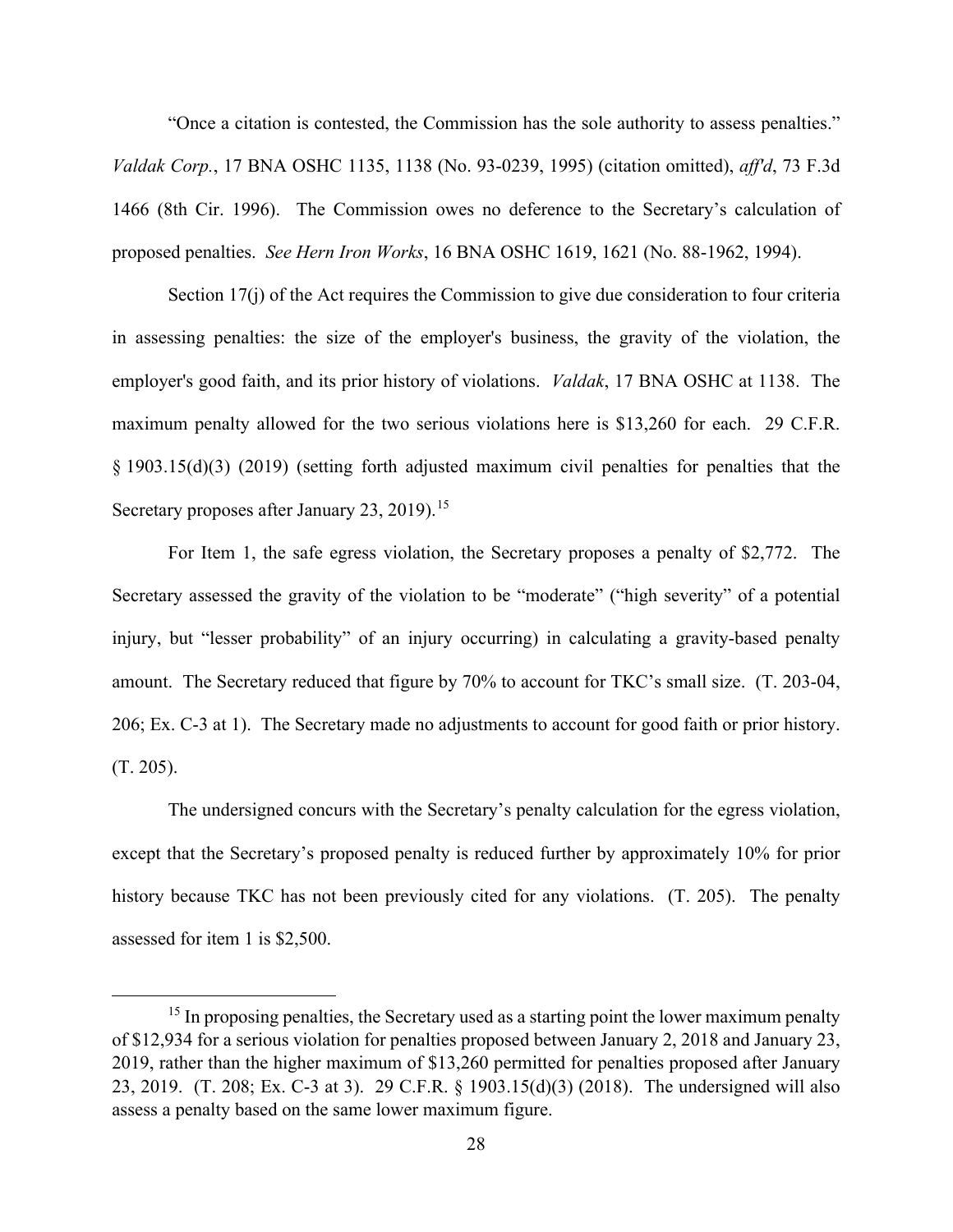For Item 2 involving the lack of adequate cave-in protection, the Secretary proposed a penalty of \$3,888. The Secretary assessed the gravity of the violation to be "high" ("high severity" of potential injury, with "greater probability" of injury occurring) in calculating a gravity-based penalty amount. The Secretary again reduced that figure by 70% to account for TKC's small size. (T. 208-09; Ex. C-3 at 4). The Secretary provided no adjustment for good faith or history. (T. 209-10).

The undersigned concurs with the Secretary's penalty calculation for the cave-in protection violation, except that the Secretary's proposed penalty is reduced further by approximately 10% for prior history because TKC has not been previously cited for any violations. (T. 210). The penalty assessed is \$3,500.

## **ORDER**

The foregoing decision constitutes findings of fact and conclusions of law in accordance with Commission Rule 90(a)(1). 29 C.F.R. § 2200.90(a)(1). If any finding of fact is in actuality a conclusion of law or any legal conclusion stated is in actuality a finding of fact, it shall be deemed so, any label to the contrary notwithstanding. Based upon the foregoing findings of fact and conclusions of law, it is ORDERED that:

1. Item 1 of the Citation, alleging a serious violation of 29 C.F.R. § 1926.651(c)(2), is AFFIRMED, and a penalty of \$2,500 is assessed.

2. Item 2 of the Citation as amended, alleging a serious violation of 29 C.F.R.  $\S 1926.652(a)(1)$ , is AFFIRMED, and a penalty of \$3,500 is assessed.

29